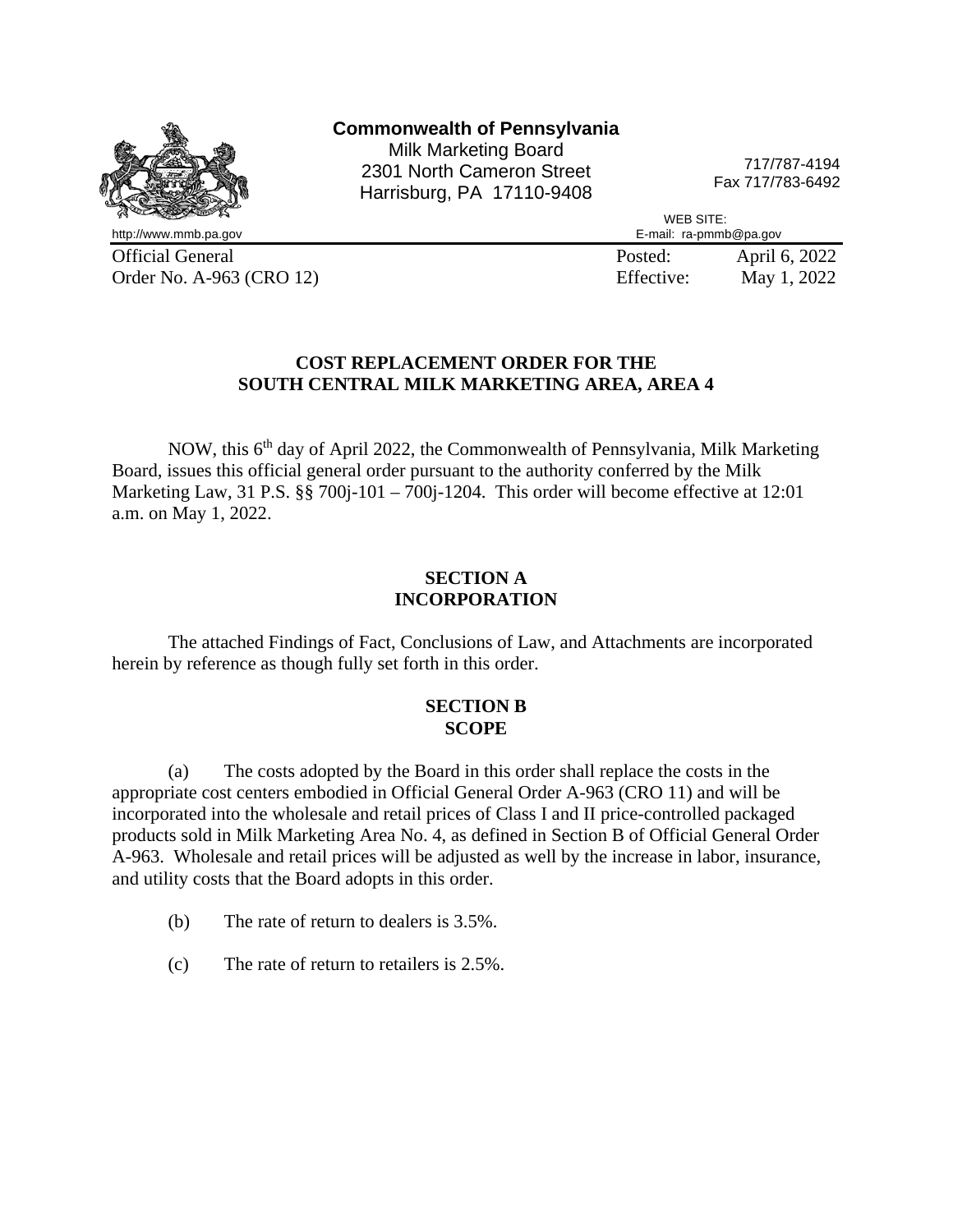## **SECTION C EFFECTIVENESS OF OFFICIAL GENERAL ORDER A-963**

All parts of Official General Order A-963 (CRO 11) not inconsistent with Section B (relating to scope) continue in effect.

## PENNSYLVANIA MILK MARKETING BOARD

\_\_\_\_\_\_\_\_\_\_\_\_\_\_\_\_\_\_\_\_\_\_\_\_\_\_\_\_\_\_\_\_\_\_\_\_\_\_\_\_\_\_\_\_\_

\_\_\_\_\_\_\_\_\_\_\_\_\_\_\_\_\_\_\_\_\_\_\_\_\_\_\_\_\_\_\_\_\_\_\_\_\_\_\_\_\_\_\_\_\_

\_\_\_\_\_\_\_\_\_\_\_\_\_\_\_\_\_\_\_\_\_\_\_\_\_\_\_\_\_\_\_\_\_\_\_\_\_\_\_\_\_\_\_\_\_

Robert N. Barley, Chairman

James A. Van Blarcom, Member

Kristi R. Kassimer, Consumer Member

Date: April 6, 2022

## IF YOU REQUIRE THIS INFORMATION IN AN ALTERNATE FORMAT, PLEASE CALL 717-787-4194 OR 1-800-654-5984 (PA RELAY SERVICE FOR TDD USERS).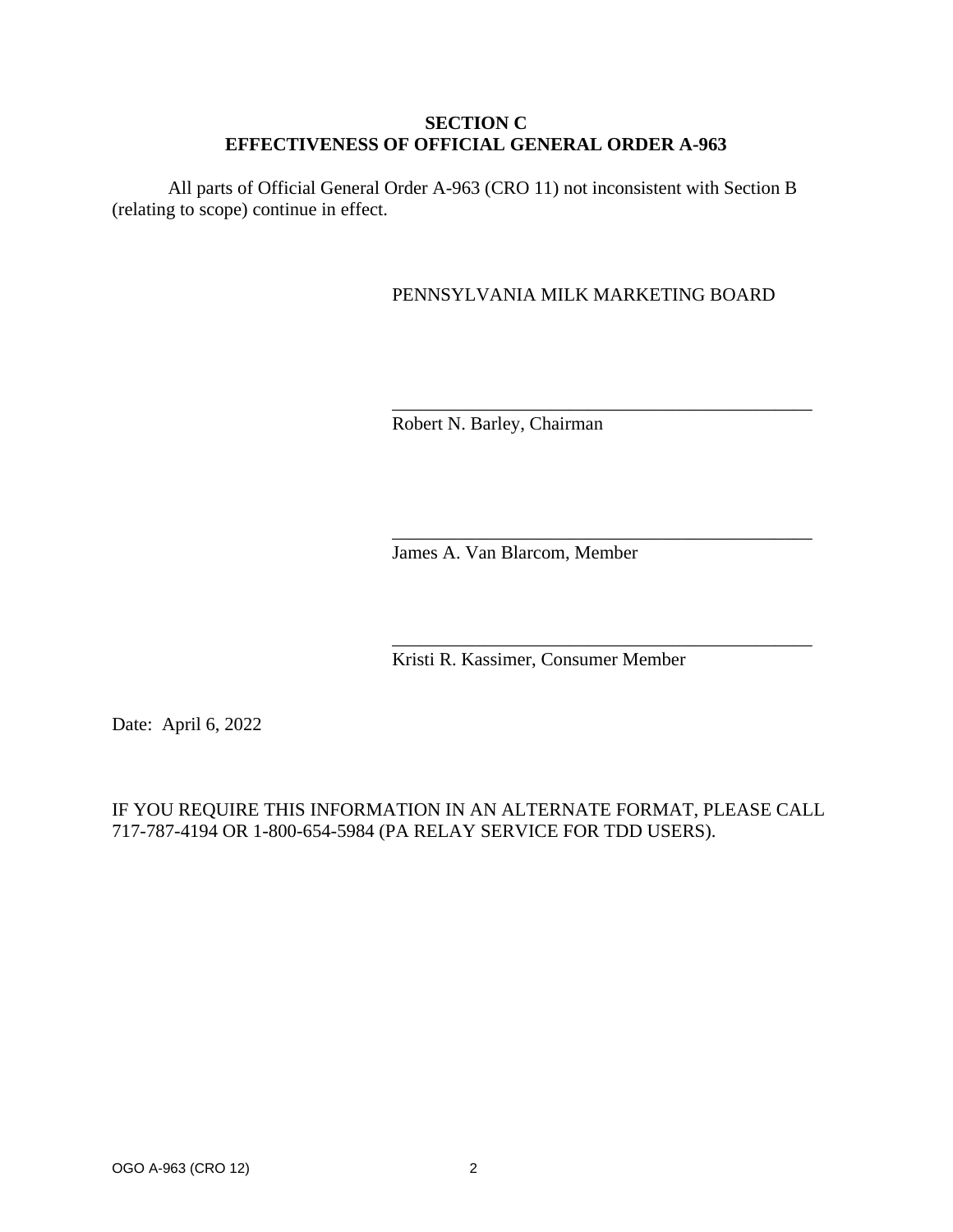## **FINDINGS OF FACT AND CONCLUSIONS OF LAW COST REPLACEMENT HEARING FOR MILK MARKETING AREA NO. 4 MARCH 2, 2022**

## I. FINDINGS OF FACT

1. On March 2, 2022, the Pennsylvania Milk Marketing Board ("Board") held a cost replacement hearing for Milk Marketing Area No. 4.

2. Notice of the hearing was published at 51 Pennsylvania Bulletin 7964 dated December 18, 2021. It was also mailed to those who have requested mailed notice of Board hearings via Board Bulletin No. 1604, dated December 6, 2021. The hearing notice enumerated the scope of evidence that the Board would receive.

3. The dealer cross section used by both Board Staff and the Area 4 milk dealers ("Dealers"), the only parties to present dealer cost information, consisted of DFA Dairy Brands Fluid, LLC – Lebanon; Galliker Dairy Company; Harrisburg Dairies, Inc.; Milk Industry Management Corp.; Rutter Brothers Dairy, Inc.; and Turkey Hill, LLC.

4. Carol Hardbarger, PhD, appearing on behalf of Board Staff as an expert in milk industry statistics, testified that the dealer cross section was representative of the dealers doing business in Area 4. Dr. Hardbarger testified that the cross-section dealers accounted for 71.01% of the sales in Area 4. Dr. Hardbarger also testified that the sales by product for the cross-section dealers for the top five products by volume sold were slightly higher than those of all dealers selling into Area 4. Alexandra Albright, appearing on behalf of Dealers as an expert in cost accounting and milk cost accounting, agreed that the cross section was representative. Based on the testimony of Dr. Hardbarger and Ms. Albright, the Board finds that the dealer cross section used by both Board Staff and Dealers is representative of dealers doing business in Area 4.

5. Gary Gojsovich testified on behalf of Board Staff as an expert in milk industry cost accounting and regulation. Mr. Gojsovich and Ms. Albright testified that the cross-section dealers incurred a cost of \$0.2581 per point for processing, packaging, and delivering milk in 2020. Based on this concurring testimony, the Board finds that the cross section dealers incurred a cost of \$0.2581 per point for processing, packaging, and delivery, and further finds that \$0.2581 is the processing, packaging, and delivery cost that should be used in this order.

6. Mr. Gojsovich and Ms. Albright testified to the following 2021 ingredient costs, based on year 2020 pounds: Standard Milk - \$0.0000/lb; Reduced Fat Milk - \$0.0001/lb; Low Fat Milk - \$0.0001/lb; Non-Fat Milk - \$0.0031/lb; Flavored Milk - \$0.0467/lb; Flavored Reduced Fat Milk - \$0.0438/lb; Flavored Non-Fat Milk - \$0.0275/lb; Buttermilk - \$0.0284/lb; Egg Nog - \$0.2339/lb. The Board finds that these ingredient costs should be used in this order

. 7. Mr. Gojsovich and Ms. Albright presented concurring evidence regarding the cost update for labor, insurance, and utility costs of \$(0.0050) per point between the first halves of 2020 and 2021. The Board finds that \$(0.0050) per point should be used in this order.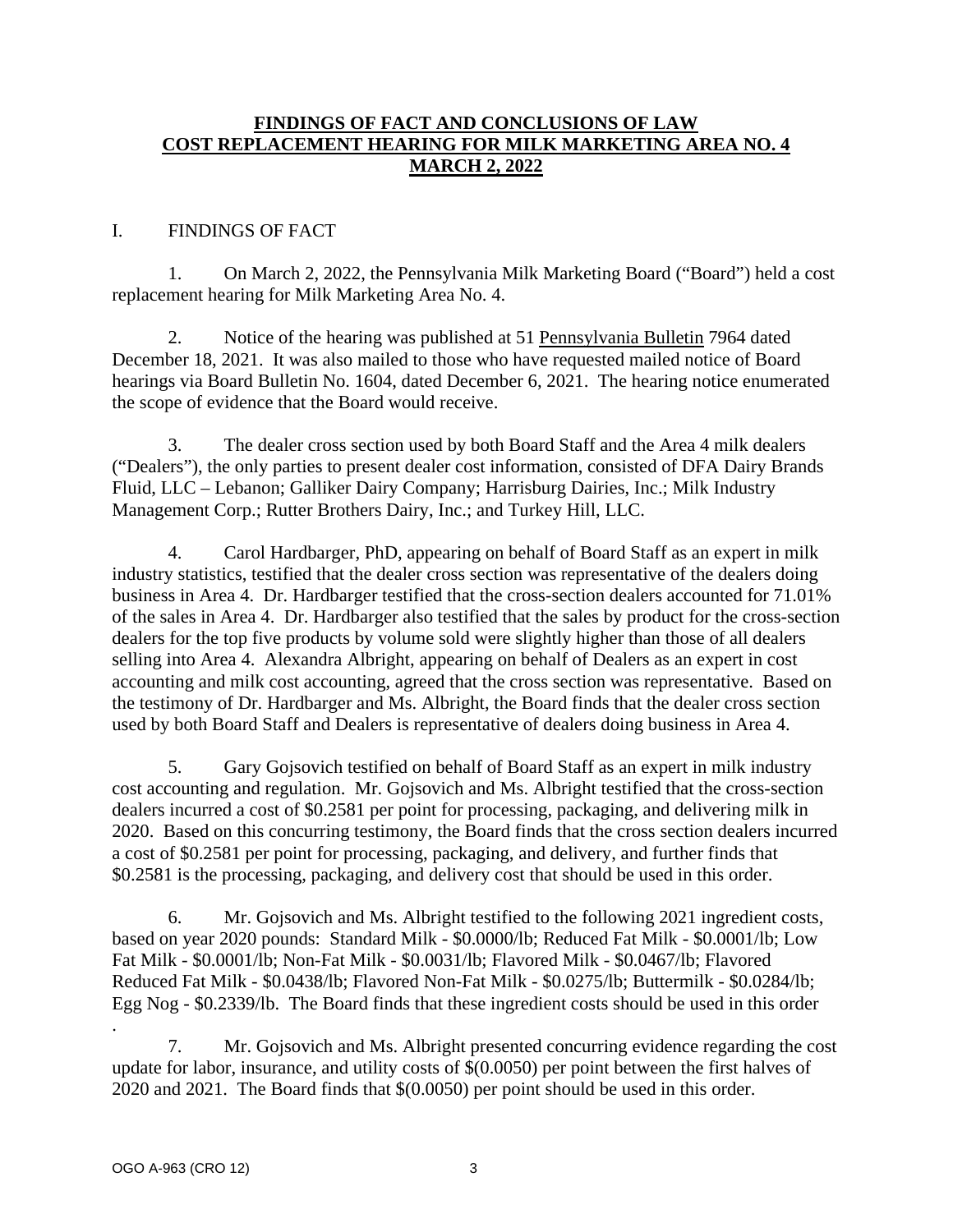8. Mr. Gojsovich and Ms. Albright recommended that the area-specific adjustments to minimum wholesale and retail prices to account for monthly changes in diesel fuel costs continue in Area 4. The Board finds that the adjustment should continue, based on the methodology presented by Mr. Gojsovich in Staff Surrebuttal Exhibit 8 and attached to this order as Attachment 1.

9. Mr. Gojsovich and Ms. Albright recommended that the area-specific adjustments to minimum wholesale and retail prices to account for monthly changes in heating fuel costs continue in Area 4. The Board finds that the adjustment should continue, based on the methodology presented by Mr. Gojsovich in Staff Surrebuttal Exhibit 9 and attached to this order as Attachment 2.

10. Mr. Gojsovich and Ms. Albright presented concurring evidence regarding the cost of shrinkage and sales of bulk products of \$0.0007 per pound. Based on the concurring testimony, the Board finds that the cost of shrinkage and sales of bulk products to be used in this order should be \$0.0007 per pound.

11. Based on the concurring container costs evidence presented by Mr. Gojsovich and Ms. Albright, the Board finds that the following base container costs should be adopted for this order: Gallon - \$0.2050; Half Gallon - \$0.1559; Quart - \$0.2038; Pint - \$0.1329; Half Pint (paper) - \$0.0263; Half Pint (plastic) - \$0.0670; 12 Ounce - \$0.0630; 10 Ounce - \$0.0309; 4 Ounce - \$0.0293; Bulk Per Quart (Dispenser) - \$0.0546. Both Mr. Gojsovich and Ms. Albright testified that container costs should continue to be updated monthly; the Board agrees and finds that container costs should continue to be updated monthly, based on the base costs testified to by Mr. Gojsovich and Ms. Albright that are listed above.

Mr. Gojsovich and Ms. Albright testified that a blended (or combined) container cost be used for products sold in containers that are available in both paper and plastic, except for half pint containers. They recommended that minimum resale prices for products sold in half pint containers should be calculated using the paper container cost for products sold in paper containers and by applying a plastic add-on for products sold in rigid plastic containers. The Board finds that the blended container concept should continue to be used, except for half pint containers. The Board finds that minimum resale prices for products sold in paper half pint containers should be calculated using the paper container cost and that minimum resale prices for products sold in rigid plastic containers should be calculated by applying a plastic add-on to the paper container cost. The Board further finds that the base plastic add-on is \$0.0407 and that the add-on should be adjusted monthly based on the monthly container cost surveys.

12. Both Mr. Gojsovich and Ms. Albright testified that the container efficiency adjustment should be updated.

Based on year 2020 container sales and year 2020 costs per point for the bottling, cold room, and delivery cost centers, Mr. Gojsovich and Ms. Albright arrived at the following container efficiency adjustments: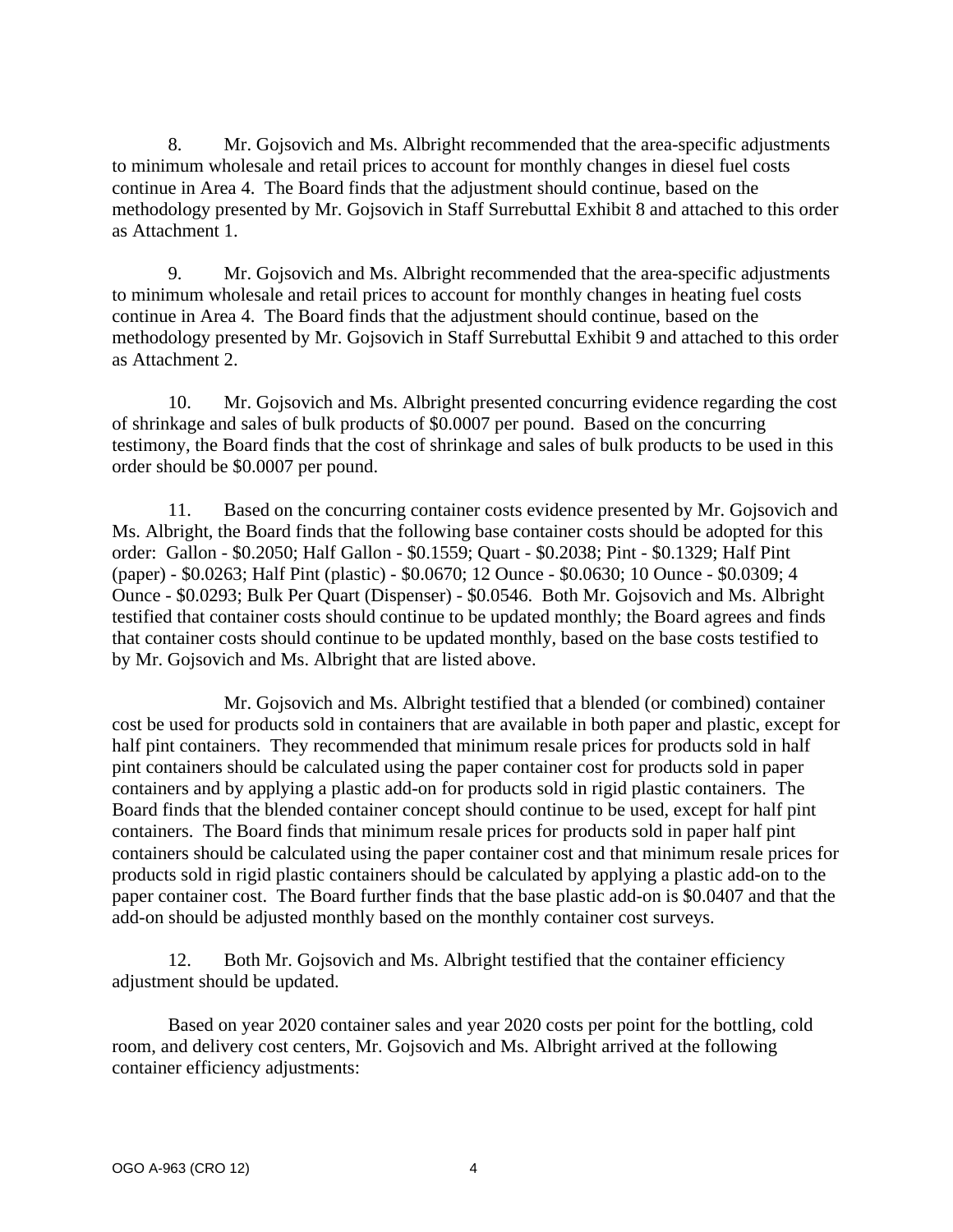| Gallon                        | \$(0.0655) |
|-------------------------------|------------|
| <b>Half Gallon</b>            | \$(0.0344) |
| Quart                         | \$0.0453   |
| Pint                          | \$0.0996   |
| Half Pint (Plastic and Paper) | \$0.0303   |
| 4 ounce                       | \$0.0425   |
| Bulk (per quart)              | \$0.0567   |

The Board finds that the container efficiency adjustments should be updated as presented by Mr. Gojsovich and Ms. Albright.

13. No party presented evidence regarding Class II products. Ms. Albright recommended that the Board continue using the existing methodology to price Class II products. Since there was no proposal by any party to change Class II pricing, the Board finds that the current Class II pricing methodology shall continue until a Class II hearing is called and the results memorialized in an Official General Order.

14. Ms. Albright recommended that the Board maintain the rate of return at 3.5%. She testified that the rate of return serves as an important factor in the ability of Pennsylvania's fluid milk processors to maintain and invest in their operations. Ms. Albright also testified maintaining the current rate of return is important for consistency and stability during an uncertain and difficult time for the dairy industry. No other party presented evidence concerning the milk dealer rate of return.

Based on Ms. Albright's testimony the Board finds that the rate of return should remain 3.5%.

15. Mr. Gojsovich testified that the cost replacement process resulted in the minimum retail price of a gallon of 2% milk increasing \$0.05 from the current minimum retail price. He explained that the majority of the increase was attributable to the increase in processing costs from year 2019 to year 2020.

16. An in-store handling costs hearing is pending. Therefore, no evidence was presented at this hearing regarding retail prices. Since no evidence was presented, the Board finds that the current retail rate of return of 2.5% should remain in place and further finds that the monthly CPI adjustment to current in-store handling costs remain in effect.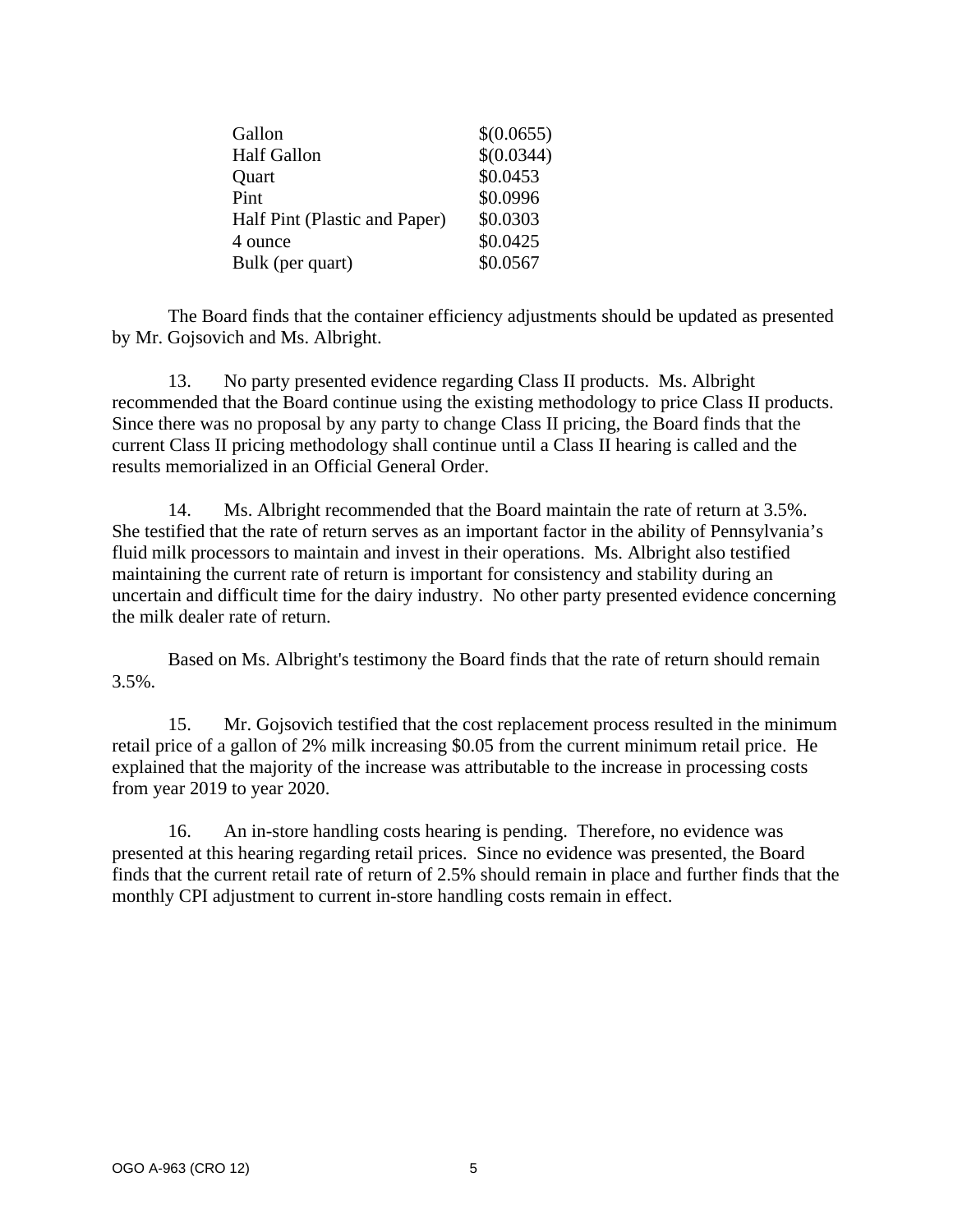II. CONCLUSIONS OF LAW

1. The March 2, 2022, cost replacement hearing for Milk Marketing Area No. 4 was held pursuant to authority granted to the Board in section 801 of the Milk Marketing Law (Law), 31 P.S. § 700j-801.

2. The records of the Area 1 and Area 2 hearings held on March 2, 2022, were incorporated by reference into the record of this Area 4 hearing.

3. The hearing was held following adequate notice, and all interested persons were given a reasonable opportunity to be heard.

4. The cross-section used to establish dealer costs met the requirement of representativeness of section 801 of the Law.

5. In establishing the attached order, the Board has considered the entire record and has concluded that the adoption of this order is supported by a preponderance of the evidence and is reasonable and appropriate under section 801 of the Law, subject to any revisions or amendments the Board may make in the manner set forth in the Law.

## PENNSYLVANIA MILK MARKETING BOARD

\_\_\_\_\_\_\_\_\_\_\_\_\_\_\_\_\_\_\_\_\_\_\_\_\_\_\_\_\_\_\_\_\_\_\_\_\_\_\_\_\_\_

\_\_\_\_\_\_\_\_\_\_\_\_\_\_\_\_\_\_\_\_\_\_\_\_\_\_\_\_\_\_\_\_\_\_\_\_\_\_\_\_\_\_

\_\_\_\_\_\_\_\_\_\_\_\_\_\_\_\_\_\_\_\_\_\_\_\_\_\_\_\_\_\_\_\_\_\_\_\_\_\_\_\_\_\_

Robert N. Barley, Chairman

James A. Van Blarcom, Member

Kristi R. Kassimer, Consumer Member

Date: April 6, 2022

## IF YOU REQUIRE THIS INFORMATION IN AN ALTERNATE FORMAT, PLEASE CALL (717) 787-4194 OR 1-800-654-5984 (PA RELAY SERVICE FOR TDD USERS).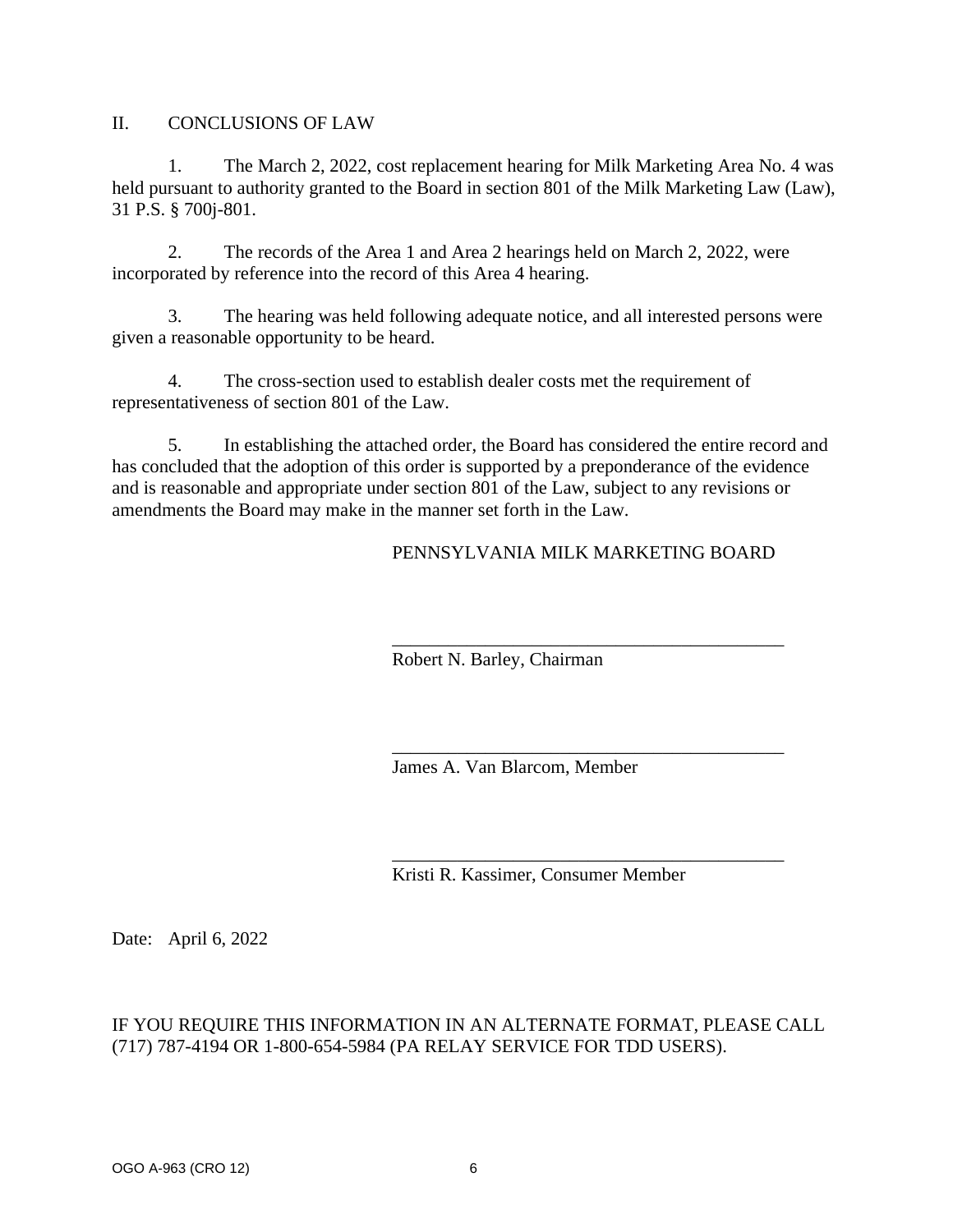## Attachment 1

# **MILK MARKETING AREA 4PENNSYLVANIA MILK MARKETING BOARD**

## **Diesel Fuel Costs Adjustment Update of Diesel Fuel Costs from YEAR 2020 to OCTOBER 2021**

| 8. Change in Diesel Fuel Costs per Delivery Point (Line 6 ÷ Line 7)                    | S  | 0.0030      |
|----------------------------------------------------------------------------------------|----|-------------|
| 7. Weighted Delivery Points - YEAR 2020                                                |    | 143,235,607 |
| $(Line 5 - Line 1)$<br>6. Change in Diesel Fuel Costs from YEAR 2020 to OCTOBER 2021   | \$ | 434,274     |
| 5. Presumed Diesel Fuel Costs - OCTOBER 2021<br>$((Line 1 X Line 4) + Line 1)$         | \$ | 1,753,076   |
| $((Line 3 - Line 2) \div Line 2)$<br>4. Percent Change In Diesel Fuel Price per Gallon |    | 32.93%      |
| 3. On-Highway Diesel Price per Gallon - OCTOBER 2021 (1)                               | \$ | 3.730       |
| 2. Average On-Highway Diesel Price per Gallon - YEAR 2020 (1)                          | \$ | 2.806       |
| 1. Weighted Diesel Fuel Costs - YEAR 2020                                              | \$ | 1,318,802   |

Footnote:

1. Source: 'Weekly Retail On-Highway Diesel Prices' per Energy Information Administration website. web address = https://www.eia.gov/dnav/pet/pet\_pri\_gnd\_dcus\_r1y\_w.htm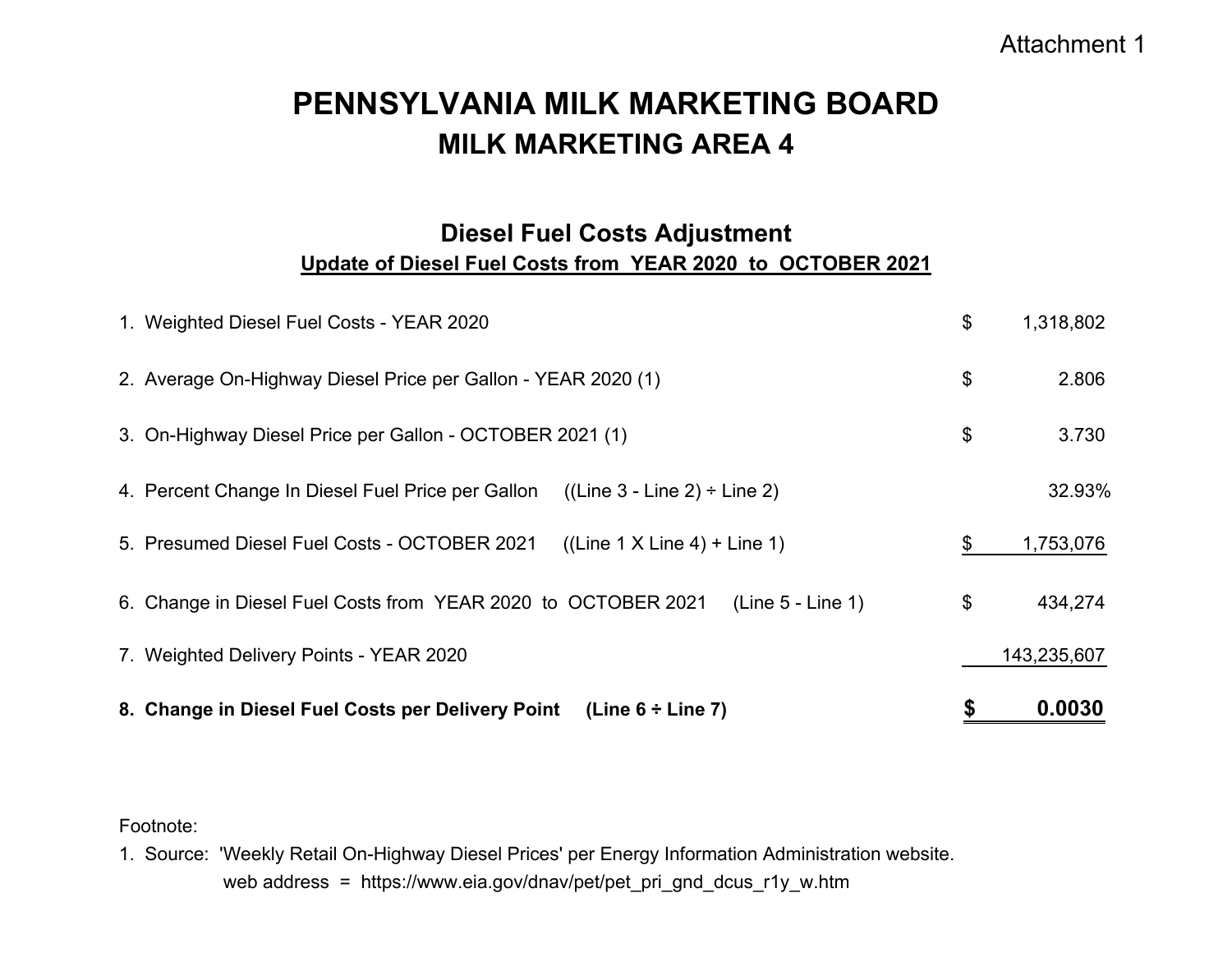## Attachment 2

# **MILK MARKETING AREA 4PENNSYLVANIA MILK MARKETING BOARD**

## **Heating Fuel Costs Adjustment Update of Heating Fuel Costs from YEAR 2020 to AUGUST 2021**

| 8. Change in Heating Fuel Costs per S&P Point<br>(Line $6 \div$ Line 7)            |               |
|------------------------------------------------------------------------------------|---------------|
| 7. Weighted Standardization & Pasteurization (S&P) Points - YEAR 2020              | 340,538,489   |
| 6. Change in Heating Fuel Costs from YEAR 2020 to AUGUST 2021<br>(Line 5 - Line 1) | \$<br>(9,068) |
| 5. Presumed Heating Fuel Costs - AUGUST 2021 ((Line 1 X Line 4) + Line 1)          | \$<br>167,692 |
| 4. Percent Change In Natural Gas Price $((Line 3 - Line 2) \div Line 2)$           | $-5.13%$      |
| 3. Pennsylvania Average Natural Gas Price - Industrial - AUGUST 2021 (1)           | \$<br>7.58    |
| 2. Pennsylvania Average Natural Gas Price - Industrial - YEAR 2020 (1)             | \$<br>7.99    |
| 1. Weighted Heating Fuel Costs - YEAR 2020                                         | \$<br>176,760 |

Footnote:

1. Source: Pennsylvania Natural Gas Industrial Price per Energy Information Administration website. web address = http://tonto.eia.doe.gov/dnav/ng/hist/n3035pa3m.htm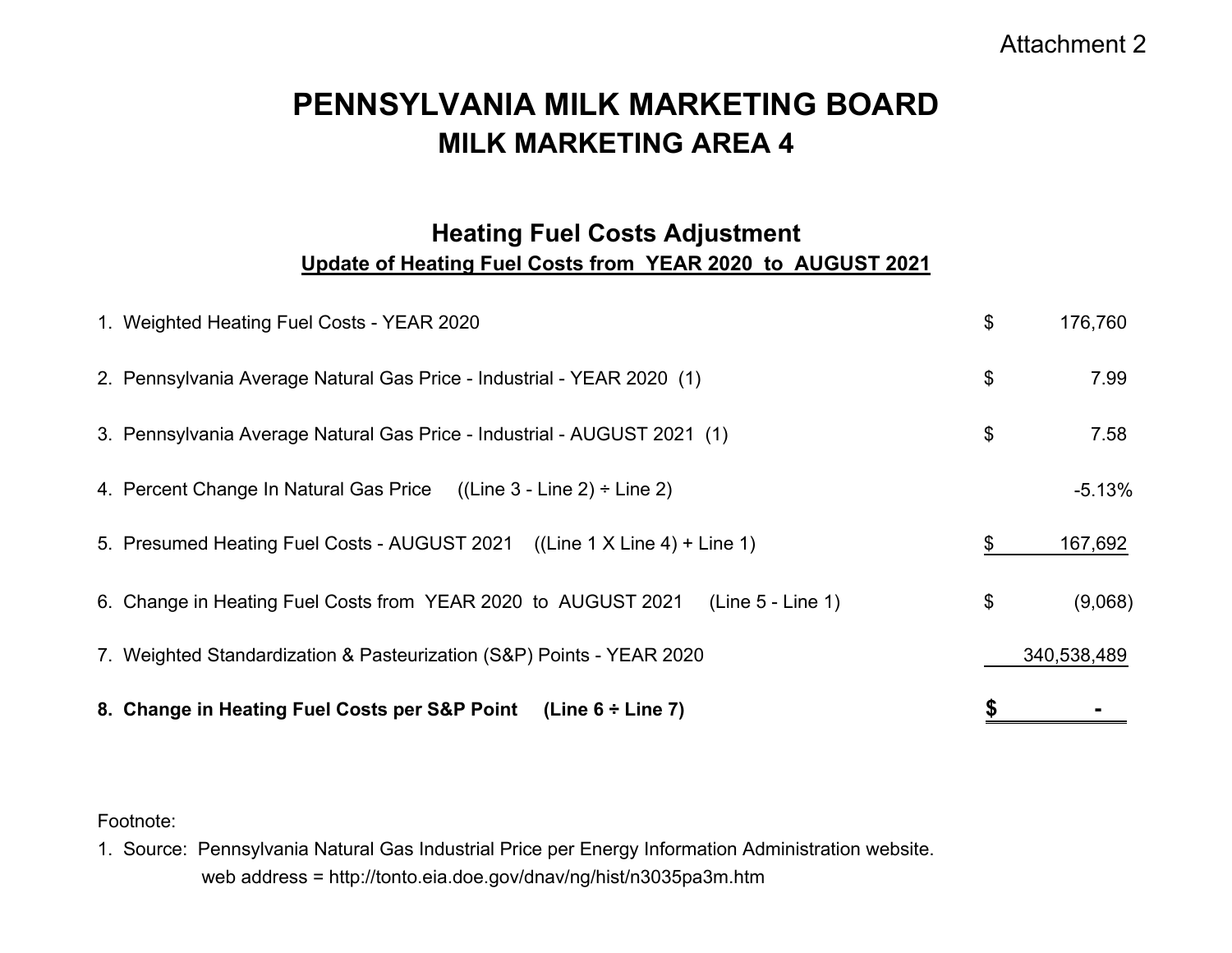**MILK MARKETING AREA 4PENNSYLVANIA MILK MARKETING BOARD**

### **DECEMBER 2021 MILK COSTS MILK COSTS BEFORE PACKAGING**

|                       | Class I |
|-----------------------|---------|
| <b>ISkim Rate</b>     | 16.86   |
| <b>Butterfat Rate</b> | 2.1605  |

|                |                                  | A          | в                |              | D                 |                      |                 | G                 |           |             |                  |                       |
|----------------|----------------------------------|------------|------------------|--------------|-------------------|----------------------|-----------------|-------------------|-----------|-------------|------------------|-----------------------|
|                |                                  |            |                  | $(B \div A)$ | $(A - B)$         | $(B \times BF Rate)$ | (D X Skim Rate) | $(E + F)$         | $(G + A)$ | (EX. 4)     | (EX. 5)          | $(H + I + J)$         |
|                | Product                          | Product    | <b>Butterfat</b> |              | <b>Skim</b>       | <b>Butterfat</b>     | <b>Skim</b>     | Total             | Cost per  | Ingredient  | <b>Bulk Sale</b> | Total                 |
|                | <b>Description</b>               | Pounds     | Pounds           | Percentage   | Pounds            | Value                | Value           | Value             | Pound     | Cost        | (Profit)/Loss    | <b>Cost per Pound</b> |
|                |                                  |            |                  |              |                   |                      |                 |                   |           |             |                  |                       |
|                | <b>Standard (Whole) Milk</b>     | 99,381,655 | 3,276,003        | 3.2964%      | 96,105,652 \$     | 7.077.804            | 16.203.413      | 23,281,217<br>-\$ | 0.2343    |             | 0.0007           | 0.2350                |
|                | Reduced Fat (2%) Milk            | 94,110,210 | 1,856,466        | 1.9727%      | $92,253,744$ \ \$ | 4,010,895            | 15,553,981      | 19,564,876        | 0.2079    | 0.0001      | 0.0007           | 0.2087                |
|                | Low Fat (1%) Milk                | 29,203,740 | 289,616          | 0.9917%      | 28.914.124 \$     | 625,715              | 4.874.921       | 5.500.636         | 0.1884    | 0.0001      | 0.0007           | 0.1892                |
| $\overline{ }$ | Non Fat (Skim) Milk              | 15,072,898 | 14,626           | 0.0970%      | 15,058,272        | 31,599               | 2,538,825       | 2,570,424         | 0.1705    | 0.0031      | 0.0007           | 0.1743                |
|                | <b>Flavored Milk</b>             | 8,142,956  | 276,141          | 3.3912%      | 7,866,815 \$      | 596,603              | 1,326,345       | 1,922,948         | 0.2361    | 0.0467      | 0.0007           | 0.2835                |
| ပ              | <b>Flavored Reduced Fat Milk</b> | 5,660,928  | 66,539           | 1.1754%      | $5,594,389$ \$    | 143,758              | 943.214         | 1,086,972         | 0.1920    | 0.0438      | 0.0007           | 0.2365                |
|                | <b>Flavored NONFAT Milk</b>      | 4,501,753  | 1,155            | 0.0257%      | $4,500,598$ \$    | $2,495$ \$           | 758,801         | 761,296<br>-S     | 0.1691    | 0.0275      | 0.0007           | 0.1973                |
|                | <b>Buttermilk</b>                | 43,565     | 436              | 1.0008%      | 43,129            | 942                  | 7,272           | 8,214             | 0.1885    | 0.0284      | 0.0007           | 0.2176                |
|                | <b>Egg Nog</b>                   | 884,569    | 62,840           | 7.1040%      | 821,729 \$        | 135,766 \$           | 138,544         | 274,310           | 0.3101    | $0.2339$ \$ | 0.0007           | 0.5447                |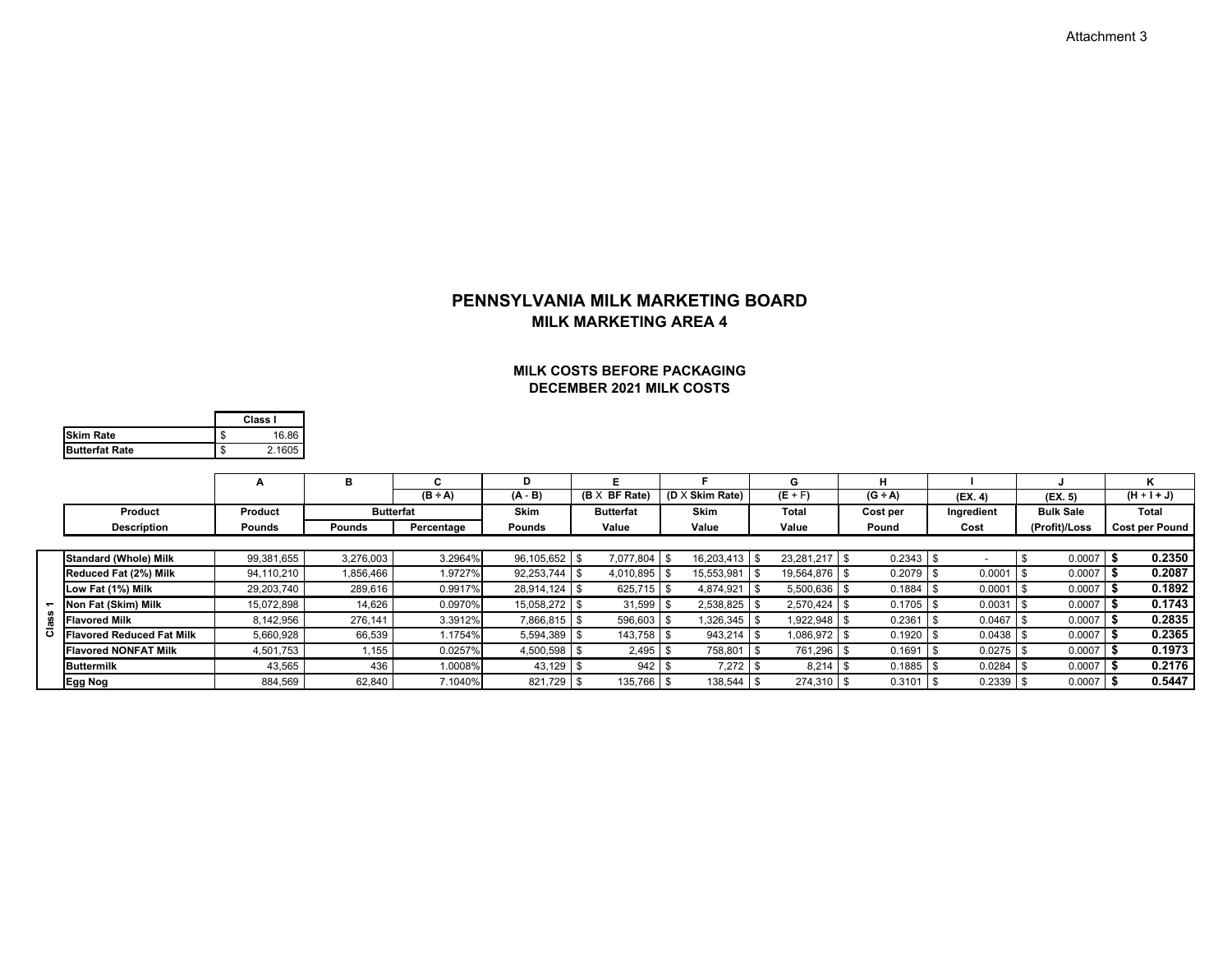### **WHOLESALE PRICE BUILDUP DECEMBER 2021 MILK PRICES**

| EXS. 7, 8 & 9 <sup>(1)</sup><br>EX. 6<br>EX. 3<br>EX. 10<br><b>EX. 2</b><br>(A+B+C+D+E)<br>$(F + G)$<br>$(H + H + J)$<br>Plus:<br>Current<br>Cost Update &<br>Container<br>Less:<br>Proposed<br><b>Milk</b><br><b>High Cost</b><br>Wholesale<br>Container<br>Container<br><b>Energy Add-On</b><br><b>Efficiency</b><br>Processing<br><b>Profit at</b><br>Price with<br>Wholesale<br>Average<br>Average<br><b>Size</b><br>Cost<br>Cost<br><b>Adjustments</b><br>Cost<br><b>Delivered Cost</b><br>3.50%<br>Profit<br>Delivery<br>Price<br>Price<br>Adjustment<br>Delivery<br><b>GALLON</b><br>2.0210<br>0.2483<br>(0.0655)<br>1.0324<br>\$<br>0.1172<br>3.3490<br>(0.4352)<br>3.8802<br>3.8291<br>\$<br>\$<br>$(0.0044)$ \$<br>\$<br>3.2318<br>\$<br>\$<br>0.9664<br>\$<br>\$<br>\$<br>l \$<br>STANDARD (WHOLE)<br>\$<br>\$<br>1.7369<br>2.0025<br>1.9825<br>1/2 GALLON<br>\$<br>1.0105<br>\$<br>0.1860<br>\$<br>(0.0022)<br>(0.0344)<br>\$<br>0.5162<br>1.6761<br>0.0608<br>\$<br>\$<br>(0.2176)<br>0.4832<br>\$<br>\$<br>0.5053<br>0.0453<br>1.1707<br><b>QUART</b><br>\$<br>\$<br>0.1940<br>\$<br>(0.0011)<br>0.2581<br>\$<br>1.0016<br>0.0363<br>\$<br>1.0379<br>(0.1088)<br>0.2416<br>\$<br>\$<br>1.1406<br>\$<br>\$<br>\$<br>Ŝ.<br>\$<br>\$<br><b>PINT</b><br>0.2526<br>0.1548<br>(0.0005)<br>0.0996<br>\$<br>0.1291<br>0.6356<br>\$<br>0.0231<br>\$<br>0.6587<br>(0.0544)<br>0.1208<br>0.7251<br>0.7074<br>\$<br>\$<br>Ŝ<br>\$<br>\$<br>\$.<br>Яб.<br>0.1895<br>0.0630<br>0.3489<br>\$<br>0.0127<br>(0.0408)<br><b>12 OUNCE</b><br>\$<br>(0.0004)<br>\$<br>0.0968<br>\$<br>\$<br>0.3616<br>$\mathbf{s}$<br>0.0906<br>0.4114<br>\$<br>0.4081<br>\$.<br>\$<br>\$<br>\$<br>$\blacksquare$<br>0.1579<br>\$<br>(0.0340)<br>0.3205<br>10 OUNCE<br>\$<br>$\mathfrak{S}$<br>0.0309<br>(0.0003)<br>\$<br>0.0807<br>\$<br>0.2692<br>0.0098<br>0.2790<br>0.0755<br>\$<br>0.3178<br>\$<br>\$.<br>\$<br>\$<br>\$<br>(0.0272)<br>0.2892<br>\$<br>0.1263<br>\$<br>0.0262<br>\$<br>(0.0003)<br>0.0303<br>\$<br>0.0645<br>0.2470<br>0.0090<br>0.2560<br>$\mathbf{s}$<br>0.0604<br>\$<br>0.2816<br>1/2 PINT<br>-S<br>\$<br>\$<br>\$.<br><b>4 OUNCE</b><br>0.0632<br>0.0297<br>0.0425<br>0.0323<br>0.1676<br>0.0061<br>0.1737<br>0.0302<br>0.1903<br>0.1813<br>\$<br>\$<br>(0.0001)<br>\$<br>\$<br>\$<br>\$<br>S<br>(0.0136)<br>\$<br>\$<br>0.5053<br>\$<br>0.0567<br>\$<br>1.0388<br>0.9957<br><b>Bulk per Quart</b><br>0.0553<br>$\sqrt{3}$<br>(0.0011)<br>\$<br>0.2581<br>\$<br>0.8743<br>0.0317<br>0.9060<br>S<br>(0.1088)<br>0.2416<br>\$<br>\$<br>\$<br><b>GALLON</b><br>1.7990<br>0.2483<br>(0.0044)<br>(0.0655)<br>1.0324<br>3.0098<br>0.1092<br>$(0.4352)$ \$<br>0.9664<br>3.6502<br>3.6008<br>$\sqrt{3}$<br>\$<br>\$<br>3.1190<br>\$<br>\$<br><b>S</b><br>\$<br>Ŝ<br>\$<br>(0.0344)<br>\$<br>0.0568<br>(0.2176)<br>1.8875<br>1.8684<br>1/2 GALLON<br><b>S</b><br>0.8995<br>\$<br>0.1860<br>(0.0022)<br>\$<br>0.5162<br>\$<br>1.5651<br>\$<br>1.6219<br>$\mathbf{s}$<br>0.4832<br>\$<br>$\sqrt{3}$<br>\$<br>REDUCED FAT (2%)<br>0.0453<br>0.2581<br>\$<br>\$<br>0.0343<br>(0.1088)<br>1.1131<br>QUART<br>0.4497<br>0.1940<br>\$<br>(0.0011)<br>\$<br>0.9460<br>\$<br>0.9803<br>S<br>0.2416<br>\$<br>1.0836<br>\$<br>l \$<br>\$<br>\$<br>(0.0544)<br><b>PINT</b><br>0.2249<br>0.1548<br>0.1291<br>0.6079<br>\$<br>0.0220<br>0.6299<br>0.6963<br>0.6789<br>\$<br>(0.0005)<br>0.0996<br>\$<br>\$<br>0.1208<br>\$<br>\$<br>\$<br>\$<br>\$<br>\$<br>0.1687<br>(0.0408)<br>0.3898<br>\$<br>\$<br>0.0630<br>(0.0004)<br>\$<br>0.0968<br>\$<br>0.3281<br>\$<br>0.0119<br>0.3400<br>0.0906<br>0.3868<br><b>12 OUNCE</b><br>\$<br>\$<br>\$<br>\$<br>$\overline{a}$<br>\$<br>\$<br><b>10 OUNCE</b><br>0.1405<br>0.0309<br>0.0807<br>\$<br>0.2518<br>\$<br>0.0091<br>0.2609<br>(0.0340)<br>0.3024<br>0.2999<br>\$<br>\$<br>(0.0003)<br>\$<br>0.0755<br>\$<br>£.<br>0.2748<br>1/2 PINT<br>0.1124<br>0.0303<br>\$<br>0.0645<br>\$<br>\$<br>0.0085<br>0.2416<br>(0.0272)<br>0.2673<br>\$<br>0.0262<br>\$<br>(0.0003)<br>0.2331<br>\$<br>0.0604<br>\$<br>£.<br>\$<br>0.0562<br>0.0425<br>0.0323<br>$\mathfrak s$<br>0.0058<br>(0.0136)<br>0.1830<br>0.1741<br>\$<br><b>S</b><br>0.0297<br>$\sqrt{3}$<br>(0.0001)<br>\$<br>\$<br>0.1606<br>\$<br>0.1664<br>\$<br>0.0302<br>\$<br><b>4 OUNCE</b><br>$\mathbf{\hat{s}}$<br>\$.<br>\$<br>0.4497<br>\$<br>l \$<br>0.0567<br>\$<br>0.2581<br>\$<br>\$<br>0.8484<br>\$<br><b>Bulk per Quart</b><br>0.0553<br>$(0.0011)$ \$<br>0.8187<br>0.0297<br>\$<br>\$<br>(0.1088)<br>0.2416<br>0.9812<br>0.9387<br>Ŝ.<br>\$<br>\$. |                        |
|---------------------------------------------------------------------------------------------------------------------------------------------------------------------------------------------------------------------------------------------------------------------------------------------------------------------------------------------------------------------------------------------------------------------------------------------------------------------------------------------------------------------------------------------------------------------------------------------------------------------------------------------------------------------------------------------------------------------------------------------------------------------------------------------------------------------------------------------------------------------------------------------------------------------------------------------------------------------------------------------------------------------------------------------------------------------------------------------------------------------------------------------------------------------------------------------------------------------------------------------------------------------------------------------------------------------------------------------------------------------------------------------------------------------------------------------------------------------------------------------------------------------------------------------------------------------------------------------------------------------------------------------------------------------------------------------------------------------------------------------------------------------------------------------------------------------------------------------------------------------------------------------------------------------------------------------------------------------------------------------------------------------------------------------------------------------------------------------------------------------------------------------------------------------------------------------------------------------------------------------------------------------------------------------------------------------------------------------------------------------------------------------------------------------------------------------------------------------------------------------------------------------------------------------------------------------------------------------------------------------------------------------------------------------------------------------------------------------------------------------------------------------------------------------------------------------------------------------------------------------------------------------------------------------------------------------------------------------------------------------------------------------------------------------------------------------------------------------------------------------------------------------------------------------------------------------------------------------------------------------------------------------------------------------------------------------------------------------------------------------------------------------------------------------------------------------------------------------------------------------------------------------------------------------------------------------------------------------------------------------------------------------------------------------------------------------------------------------------------------------------------------------------------------------------------------------------------------------------------------------------------------------------------------------------------------------------------------------------------------------------------------------------------------------------------------------------------------------------------------------------------------------------------------------------------------------------------------------------------------------------------------------------------------------------------------------------------------------------------------------------------------------------------------------------------------------------------------------------------------------------------------------------------------------|------------------------|
|                                                                                                                                                                                                                                                                                                                                                                                                                                                                                                                                                                                                                                                                                                                                                                                                                                                                                                                                                                                                                                                                                                                                                                                                                                                                                                                                                                                                                                                                                                                                                                                                                                                                                                                                                                                                                                                                                                                                                                                                                                                                                                                                                                                                                                                                                                                                                                                                                                                                                                                                                                                                                                                                                                                                                                                                                                                                                                                                                                                                                                                                                                                                                                                                                                                                                                                                                                                                                                                                                                                                                                                                                                                                                                                                                                                                                                                                                                                                                                                                                                                                                                                                                                                                                                                                                                                                                                                                                                                                                                                                             | $(K - L)$              |
|                                                                                                                                                                                                                                                                                                                                                                                                                                                                                                                                                                                                                                                                                                                                                                                                                                                                                                                                                                                                                                                                                                                                                                                                                                                                                                                                                                                                                                                                                                                                                                                                                                                                                                                                                                                                                                                                                                                                                                                                                                                                                                                                                                                                                                                                                                                                                                                                                                                                                                                                                                                                                                                                                                                                                                                                                                                                                                                                                                                                                                                                                                                                                                                                                                                                                                                                                                                                                                                                                                                                                                                                                                                                                                                                                                                                                                                                                                                                                                                                                                                                                                                                                                                                                                                                                                                                                                                                                                                                                                                                             |                        |
|                                                                                                                                                                                                                                                                                                                                                                                                                                                                                                                                                                                                                                                                                                                                                                                                                                                                                                                                                                                                                                                                                                                                                                                                                                                                                                                                                                                                                                                                                                                                                                                                                                                                                                                                                                                                                                                                                                                                                                                                                                                                                                                                                                                                                                                                                                                                                                                                                                                                                                                                                                                                                                                                                                                                                                                                                                                                                                                                                                                                                                                                                                                                                                                                                                                                                                                                                                                                                                                                                                                                                                                                                                                                                                                                                                                                                                                                                                                                                                                                                                                                                                                                                                                                                                                                                                                                                                                                                                                                                                                                             | Increase               |
|                                                                                                                                                                                                                                                                                                                                                                                                                                                                                                                                                                                                                                                                                                                                                                                                                                                                                                                                                                                                                                                                                                                                                                                                                                                                                                                                                                                                                                                                                                                                                                                                                                                                                                                                                                                                                                                                                                                                                                                                                                                                                                                                                                                                                                                                                                                                                                                                                                                                                                                                                                                                                                                                                                                                                                                                                                                                                                                                                                                                                                                                                                                                                                                                                                                                                                                                                                                                                                                                                                                                                                                                                                                                                                                                                                                                                                                                                                                                                                                                                                                                                                                                                                                                                                                                                                                                                                                                                                                                                                                                             | (Decrease)             |
|                                                                                                                                                                                                                                                                                                                                                                                                                                                                                                                                                                                                                                                                                                                                                                                                                                                                                                                                                                                                                                                                                                                                                                                                                                                                                                                                                                                                                                                                                                                                                                                                                                                                                                                                                                                                                                                                                                                                                                                                                                                                                                                                                                                                                                                                                                                                                                                                                                                                                                                                                                                                                                                                                                                                                                                                                                                                                                                                                                                                                                                                                                                                                                                                                                                                                                                                                                                                                                                                                                                                                                                                                                                                                                                                                                                                                                                                                                                                                                                                                                                                                                                                                                                                                                                                                                                                                                                                                                                                                                                                             |                        |
|                                                                                                                                                                                                                                                                                                                                                                                                                                                                                                                                                                                                                                                                                                                                                                                                                                                                                                                                                                                                                                                                                                                                                                                                                                                                                                                                                                                                                                                                                                                                                                                                                                                                                                                                                                                                                                                                                                                                                                                                                                                                                                                                                                                                                                                                                                                                                                                                                                                                                                                                                                                                                                                                                                                                                                                                                                                                                                                                                                                                                                                                                                                                                                                                                                                                                                                                                                                                                                                                                                                                                                                                                                                                                                                                                                                                                                                                                                                                                                                                                                                                                                                                                                                                                                                                                                                                                                                                                                                                                                                                             | 0.0511<br>Ŝ.           |
|                                                                                                                                                                                                                                                                                                                                                                                                                                                                                                                                                                                                                                                                                                                                                                                                                                                                                                                                                                                                                                                                                                                                                                                                                                                                                                                                                                                                                                                                                                                                                                                                                                                                                                                                                                                                                                                                                                                                                                                                                                                                                                                                                                                                                                                                                                                                                                                                                                                                                                                                                                                                                                                                                                                                                                                                                                                                                                                                                                                                                                                                                                                                                                                                                                                                                                                                                                                                                                                                                                                                                                                                                                                                                                                                                                                                                                                                                                                                                                                                                                                                                                                                                                                                                                                                                                                                                                                                                                                                                                                                             | 0.0200<br>\$           |
|                                                                                                                                                                                                                                                                                                                                                                                                                                                                                                                                                                                                                                                                                                                                                                                                                                                                                                                                                                                                                                                                                                                                                                                                                                                                                                                                                                                                                                                                                                                                                                                                                                                                                                                                                                                                                                                                                                                                                                                                                                                                                                                                                                                                                                                                                                                                                                                                                                                                                                                                                                                                                                                                                                                                                                                                                                                                                                                                                                                                                                                                                                                                                                                                                                                                                                                                                                                                                                                                                                                                                                                                                                                                                                                                                                                                                                                                                                                                                                                                                                                                                                                                                                                                                                                                                                                                                                                                                                                                                                                                             | 0.0301<br>\$           |
|                                                                                                                                                                                                                                                                                                                                                                                                                                                                                                                                                                                                                                                                                                                                                                                                                                                                                                                                                                                                                                                                                                                                                                                                                                                                                                                                                                                                                                                                                                                                                                                                                                                                                                                                                                                                                                                                                                                                                                                                                                                                                                                                                                                                                                                                                                                                                                                                                                                                                                                                                                                                                                                                                                                                                                                                                                                                                                                                                                                                                                                                                                                                                                                                                                                                                                                                                                                                                                                                                                                                                                                                                                                                                                                                                                                                                                                                                                                                                                                                                                                                                                                                                                                                                                                                                                                                                                                                                                                                                                                                             | 0.0177<br>. ፍ          |
|                                                                                                                                                                                                                                                                                                                                                                                                                                                                                                                                                                                                                                                                                                                                                                                                                                                                                                                                                                                                                                                                                                                                                                                                                                                                                                                                                                                                                                                                                                                                                                                                                                                                                                                                                                                                                                                                                                                                                                                                                                                                                                                                                                                                                                                                                                                                                                                                                                                                                                                                                                                                                                                                                                                                                                                                                                                                                                                                                                                                                                                                                                                                                                                                                                                                                                                                                                                                                                                                                                                                                                                                                                                                                                                                                                                                                                                                                                                                                                                                                                                                                                                                                                                                                                                                                                                                                                                                                                                                                                                                             | 0.0033<br>\$           |
|                                                                                                                                                                                                                                                                                                                                                                                                                                                                                                                                                                                                                                                                                                                                                                                                                                                                                                                                                                                                                                                                                                                                                                                                                                                                                                                                                                                                                                                                                                                                                                                                                                                                                                                                                                                                                                                                                                                                                                                                                                                                                                                                                                                                                                                                                                                                                                                                                                                                                                                                                                                                                                                                                                                                                                                                                                                                                                                                                                                                                                                                                                                                                                                                                                                                                                                                                                                                                                                                                                                                                                                                                                                                                                                                                                                                                                                                                                                                                                                                                                                                                                                                                                                                                                                                                                                                                                                                                                                                                                                                             | 0.0027<br>Ŝ.           |
|                                                                                                                                                                                                                                                                                                                                                                                                                                                                                                                                                                                                                                                                                                                                                                                                                                                                                                                                                                                                                                                                                                                                                                                                                                                                                                                                                                                                                                                                                                                                                                                                                                                                                                                                                                                                                                                                                                                                                                                                                                                                                                                                                                                                                                                                                                                                                                                                                                                                                                                                                                                                                                                                                                                                                                                                                                                                                                                                                                                                                                                                                                                                                                                                                                                                                                                                                                                                                                                                                                                                                                                                                                                                                                                                                                                                                                                                                                                                                                                                                                                                                                                                                                                                                                                                                                                                                                                                                                                                                                                                             | 0.0076<br>- \$         |
|                                                                                                                                                                                                                                                                                                                                                                                                                                                                                                                                                                                                                                                                                                                                                                                                                                                                                                                                                                                                                                                                                                                                                                                                                                                                                                                                                                                                                                                                                                                                                                                                                                                                                                                                                                                                                                                                                                                                                                                                                                                                                                                                                                                                                                                                                                                                                                                                                                                                                                                                                                                                                                                                                                                                                                                                                                                                                                                                                                                                                                                                                                                                                                                                                                                                                                                                                                                                                                                                                                                                                                                                                                                                                                                                                                                                                                                                                                                                                                                                                                                                                                                                                                                                                                                                                                                                                                                                                                                                                                                                             | 0.0090<br>\$           |
|                                                                                                                                                                                                                                                                                                                                                                                                                                                                                                                                                                                                                                                                                                                                                                                                                                                                                                                                                                                                                                                                                                                                                                                                                                                                                                                                                                                                                                                                                                                                                                                                                                                                                                                                                                                                                                                                                                                                                                                                                                                                                                                                                                                                                                                                                                                                                                                                                                                                                                                                                                                                                                                                                                                                                                                                                                                                                                                                                                                                                                                                                                                                                                                                                                                                                                                                                                                                                                                                                                                                                                                                                                                                                                                                                                                                                                                                                                                                                                                                                                                                                                                                                                                                                                                                                                                                                                                                                                                                                                                                             | \$<br>0.0431           |
|                                                                                                                                                                                                                                                                                                                                                                                                                                                                                                                                                                                                                                                                                                                                                                                                                                                                                                                                                                                                                                                                                                                                                                                                                                                                                                                                                                                                                                                                                                                                                                                                                                                                                                                                                                                                                                                                                                                                                                                                                                                                                                                                                                                                                                                                                                                                                                                                                                                                                                                                                                                                                                                                                                                                                                                                                                                                                                                                                                                                                                                                                                                                                                                                                                                                                                                                                                                                                                                                                                                                                                                                                                                                                                                                                                                                                                                                                                                                                                                                                                                                                                                                                                                                                                                                                                                                                                                                                                                                                                                                             |                        |
|                                                                                                                                                                                                                                                                                                                                                                                                                                                                                                                                                                                                                                                                                                                                                                                                                                                                                                                                                                                                                                                                                                                                                                                                                                                                                                                                                                                                                                                                                                                                                                                                                                                                                                                                                                                                                                                                                                                                                                                                                                                                                                                                                                                                                                                                                                                                                                                                                                                                                                                                                                                                                                                                                                                                                                                                                                                                                                                                                                                                                                                                                                                                                                                                                                                                                                                                                                                                                                                                                                                                                                                                                                                                                                                                                                                                                                                                                                                                                                                                                                                                                                                                                                                                                                                                                                                                                                                                                                                                                                                                             | 0.0494<br>l s          |
|                                                                                                                                                                                                                                                                                                                                                                                                                                                                                                                                                                                                                                                                                                                                                                                                                                                                                                                                                                                                                                                                                                                                                                                                                                                                                                                                                                                                                                                                                                                                                                                                                                                                                                                                                                                                                                                                                                                                                                                                                                                                                                                                                                                                                                                                                                                                                                                                                                                                                                                                                                                                                                                                                                                                                                                                                                                                                                                                                                                                                                                                                                                                                                                                                                                                                                                                                                                                                                                                                                                                                                                                                                                                                                                                                                                                                                                                                                                                                                                                                                                                                                                                                                                                                                                                                                                                                                                                                                                                                                                                             | 0.0191<br>\$           |
|                                                                                                                                                                                                                                                                                                                                                                                                                                                                                                                                                                                                                                                                                                                                                                                                                                                                                                                                                                                                                                                                                                                                                                                                                                                                                                                                                                                                                                                                                                                                                                                                                                                                                                                                                                                                                                                                                                                                                                                                                                                                                                                                                                                                                                                                                                                                                                                                                                                                                                                                                                                                                                                                                                                                                                                                                                                                                                                                                                                                                                                                                                                                                                                                                                                                                                                                                                                                                                                                                                                                                                                                                                                                                                                                                                                                                                                                                                                                                                                                                                                                                                                                                                                                                                                                                                                                                                                                                                                                                                                                             | 0.0295<br>Ŝ.           |
|                                                                                                                                                                                                                                                                                                                                                                                                                                                                                                                                                                                                                                                                                                                                                                                                                                                                                                                                                                                                                                                                                                                                                                                                                                                                                                                                                                                                                                                                                                                                                                                                                                                                                                                                                                                                                                                                                                                                                                                                                                                                                                                                                                                                                                                                                                                                                                                                                                                                                                                                                                                                                                                                                                                                                                                                                                                                                                                                                                                                                                                                                                                                                                                                                                                                                                                                                                                                                                                                                                                                                                                                                                                                                                                                                                                                                                                                                                                                                                                                                                                                                                                                                                                                                                                                                                                                                                                                                                                                                                                                             | 0.0174<br>\$           |
|                                                                                                                                                                                                                                                                                                                                                                                                                                                                                                                                                                                                                                                                                                                                                                                                                                                                                                                                                                                                                                                                                                                                                                                                                                                                                                                                                                                                                                                                                                                                                                                                                                                                                                                                                                                                                                                                                                                                                                                                                                                                                                                                                                                                                                                                                                                                                                                                                                                                                                                                                                                                                                                                                                                                                                                                                                                                                                                                                                                                                                                                                                                                                                                                                                                                                                                                                                                                                                                                                                                                                                                                                                                                                                                                                                                                                                                                                                                                                                                                                                                                                                                                                                                                                                                                                                                                                                                                                                                                                                                                             | 0.0030<br>Ŝ.           |
|                                                                                                                                                                                                                                                                                                                                                                                                                                                                                                                                                                                                                                                                                                                                                                                                                                                                                                                                                                                                                                                                                                                                                                                                                                                                                                                                                                                                                                                                                                                                                                                                                                                                                                                                                                                                                                                                                                                                                                                                                                                                                                                                                                                                                                                                                                                                                                                                                                                                                                                                                                                                                                                                                                                                                                                                                                                                                                                                                                                                                                                                                                                                                                                                                                                                                                                                                                                                                                                                                                                                                                                                                                                                                                                                                                                                                                                                                                                                                                                                                                                                                                                                                                                                                                                                                                                                                                                                                                                                                                                                             | 0.0025                 |
|                                                                                                                                                                                                                                                                                                                                                                                                                                                                                                                                                                                                                                                                                                                                                                                                                                                                                                                                                                                                                                                                                                                                                                                                                                                                                                                                                                                                                                                                                                                                                                                                                                                                                                                                                                                                                                                                                                                                                                                                                                                                                                                                                                                                                                                                                                                                                                                                                                                                                                                                                                                                                                                                                                                                                                                                                                                                                                                                                                                                                                                                                                                                                                                                                                                                                                                                                                                                                                                                                                                                                                                                                                                                                                                                                                                                                                                                                                                                                                                                                                                                                                                                                                                                                                                                                                                                                                                                                                                                                                                                             | 0.0075<br>Ŝ.           |
|                                                                                                                                                                                                                                                                                                                                                                                                                                                                                                                                                                                                                                                                                                                                                                                                                                                                                                                                                                                                                                                                                                                                                                                                                                                                                                                                                                                                                                                                                                                                                                                                                                                                                                                                                                                                                                                                                                                                                                                                                                                                                                                                                                                                                                                                                                                                                                                                                                                                                                                                                                                                                                                                                                                                                                                                                                                                                                                                                                                                                                                                                                                                                                                                                                                                                                                                                                                                                                                                                                                                                                                                                                                                                                                                                                                                                                                                                                                                                                                                                                                                                                                                                                                                                                                                                                                                                                                                                                                                                                                                             | \$<br>0.0089           |
|                                                                                                                                                                                                                                                                                                                                                                                                                                                                                                                                                                                                                                                                                                                                                                                                                                                                                                                                                                                                                                                                                                                                                                                                                                                                                                                                                                                                                                                                                                                                                                                                                                                                                                                                                                                                                                                                                                                                                                                                                                                                                                                                                                                                                                                                                                                                                                                                                                                                                                                                                                                                                                                                                                                                                                                                                                                                                                                                                                                                                                                                                                                                                                                                                                                                                                                                                                                                                                                                                                                                                                                                                                                                                                                                                                                                                                                                                                                                                                                                                                                                                                                                                                                                                                                                                                                                                                                                                                                                                                                                             | 0.0425<br>$\mathbf{s}$ |
|                                                                                                                                                                                                                                                                                                                                                                                                                                                                                                                                                                                                                                                                                                                                                                                                                                                                                                                                                                                                                                                                                                                                                                                                                                                                                                                                                                                                                                                                                                                                                                                                                                                                                                                                                                                                                                                                                                                                                                                                                                                                                                                                                                                                                                                                                                                                                                                                                                                                                                                                                                                                                                                                                                                                                                                                                                                                                                                                                                                                                                                                                                                                                                                                                                                                                                                                                                                                                                                                                                                                                                                                                                                                                                                                                                                                                                                                                                                                                                                                                                                                                                                                                                                                                                                                                                                                                                                                                                                                                                                                             |                        |
| (0.4352)<br>3.4760<br><b>GALLON</b><br>1.6309<br>0.2483<br>l \$<br>$(0.0044)$ \$<br>$(0.0655)$ \$<br>1.0324<br>\$<br>2.8417<br>\$<br>0.1031<br>2.9448<br>0.9664<br>3.4222<br>-S<br><b>S</b><br>-\$<br>\$<br>l \$<br>\$<br>\$                                                                                                                                                                                                                                                                                                                                                                                                                                                                                                                                                                                                                                                                                                                                                                                                                                                                                                                                                                                                                                                                                                                                                                                                                                                                                                                                                                                                                                                                                                                                                                                                                                                                                                                                                                                                                                                                                                                                                                                                                                                                                                                                                                                                                                                                                                                                                                                                                                                                                                                                                                                                                                                                                                                                                                                                                                                                                                                                                                                                                                                                                                                                                                                                                                                                                                                                                                                                                                                                                                                                                                                                                                                                                                                                                                                                                                                                                                                                                                                                                                                                                                                                                                                                                                                                                                                | 0.0538<br>-S           |
| \$<br>\$<br>1/2 GALLON<br>\$<br>0.1860<br>\$<br>(0.0344)<br>\$<br>0.5162<br>1.4811<br>0.0537<br>1.5348<br>(0.2176)<br>0.4832<br>1.8004<br>\$<br>1.7791<br>0.8155<br>\$<br>(0.0022)<br>\$<br>S<br>\$                                                                                                                                                                                                                                                                                                                                                                                                                                                                                                                                                                                                                                                                                                                                                                                                                                                                                                                                                                                                                                                                                                                                                                                                                                                                                                                                                                                                                                                                                                                                                                                                                                                                                                                                                                                                                                                                                                                                                                                                                                                                                                                                                                                                                                                                                                                                                                                                                                                                                                                                                                                                                                                                                                                                                                                                                                                                                                                                                                                                                                                                                                                                                                                                                                                                                                                                                                                                                                                                                                                                                                                                                                                                                                                                                                                                                                                                                                                                                                                                                                                                                                                                                                                                                                                                                                                                         | \$<br>0.0213           |
| QUART<br>0.0453<br>\$<br>\$<br>1.0696<br>0.4077<br>\$<br>0.1940<br>\$<br>(0.0011)<br>\$<br>0.2581<br>0.9040<br>0.0328<br>0.9368<br>(0.1088)<br>0.2416<br>1.0389<br>Ŝ<br>\$<br>\$<br>\$                                                                                                                                                                                                                                                                                                                                                                                                                                                                                                                                                                                                                                                                                                                                                                                                                                                                                                                                                                                                                                                                                                                                                                                                                                                                                                                                                                                                                                                                                                                                                                                                                                                                                                                                                                                                                                                                                                                                                                                                                                                                                                                                                                                                                                                                                                                                                                                                                                                                                                                                                                                                                                                                                                                                                                                                                                                                                                                                                                                                                                                                                                                                                                                                                                                                                                                                                                                                                                                                                                                                                                                                                                                                                                                                                                                                                                                                                                                                                                                                                                                                                                                                                                                                                                                                                                                                                      | 0.0307<br>Ŝ.           |
| $\mathfrak s$<br>0.2039<br>0.0996<br>\$<br>0.1291<br>\$<br>0.5869<br>0.0213<br>0.6082<br>(0.0544)<br>0.1208<br>0.6746<br>0.6566<br><b>PINT</b><br>\$<br>\$<br>0.1548<br>\$<br>(0.0005)<br>\$<br>\$<br>\$<br>\$<br>\$<br>\$                                                                                                                                                                                                                                                                                                                                                                                                                                                                                                                                                                                                                                                                                                                                                                                                                                                                                                                                                                                                                                                                                                                                                                                                                                                                                                                                                                                                                                                                                                                                                                                                                                                                                                                                                                                                                                                                                                                                                                                                                                                                                                                                                                                                                                                                                                                                                                                                                                                                                                                                                                                                                                                                                                                                                                                                                                                                                                                                                                                                                                                                                                                                                                                                                                                                                                                                                                                                                                                                                                                                                                                                                                                                                                                                                                                                                                                                                                                                                                                                                                                                                                                                                                                                                                                                                                                  | 0.0180<br>\$           |
| \$<br>\$<br>0.1529<br>\$<br>0.0113<br>(0.0408)<br>0.3734<br>\$<br><b>12 OUNCE</b><br>\$<br>\$<br>0.0630<br>\$<br>(0.0004)<br>0.0968<br>0.3123<br>\$<br>0.3236<br>$\mathbf{s}$<br>0.0906<br>0.3700<br>\$<br>$\sim$                                                                                                                                                                                                                                                                                                                                                                                                                                                                                                                                                                                                                                                                                                                                                                                                                                                                                                                                                                                                                                                                                                                                                                                                                                                                                                                                                                                                                                                                                                                                                                                                                                                                                                                                                                                                                                                                                                                                                                                                                                                                                                                                                                                                                                                                                                                                                                                                                                                                                                                                                                                                                                                                                                                                                                                                                                                                                                                                                                                                                                                                                                                                                                                                                                                                                                                                                                                                                                                                                                                                                                                                                                                                                                                                                                                                                                                                                                                                                                                                                                                                                                                                                                                                                                                                                                                           | 0.0034<br>Ŝ.           |
| <b>10 OUNCE</b><br>0.1274<br>0.0309<br>\$<br>0.0807<br>\$<br>0.2387<br>\$<br>0.0087<br>0.2474<br>(0.0340)<br>0.2889<br>0.2860<br>\$<br>\$<br>\$<br>(0.0003)<br>\$<br>S<br>0.0755<br>\$<br>\$<br>£                                                                                                                                                                                                                                                                                                                                                                                                                                                                                                                                                                                                                                                                                                                                                                                                                                                                                                                                                                                                                                                                                                                                                                                                                                                                                                                                                                                                                                                                                                                                                                                                                                                                                                                                                                                                                                                                                                                                                                                                                                                                                                                                                                                                                                                                                                                                                                                                                                                                                                                                                                                                                                                                                                                                                                                                                                                                                                                                                                                                                                                                                                                                                                                                                                                                                                                                                                                                                                                                                                                                                                                                                                                                                                                                                                                                                                                                                                                                                                                                                                                                                                                                                                                                                                                                                                                                           | 0.0029<br>Ŝ.           |
| LOW FAT (1%)<br>$\mathfrak s$<br>0.0081<br>(0.0272)<br>0.2639<br>0.1019<br>\$<br>0.0262<br>(0.0003)<br>0.0303<br>\$<br>0.0645<br>\$<br>0.2226<br>\$<br>0.2307<br>\$<br>0.0604<br>0.2562<br>1/2 PINT<br>\$<br>\$<br>\$<br>\$<br>\$                                                                                                                                                                                                                                                                                                                                                                                                                                                                                                                                                                                                                                                                                                                                                                                                                                                                                                                                                                                                                                                                                                                                                                                                                                                                                                                                                                                                                                                                                                                                                                                                                                                                                                                                                                                                                                                                                                                                                                                                                                                                                                                                                                                                                                                                                                                                                                                                                                                                                                                                                                                                                                                                                                                                                                                                                                                                                                                                                                                                                                                                                                                                                                                                                                                                                                                                                                                                                                                                                                                                                                                                                                                                                                                                                                                                                                                                                                                                                                                                                                                                                                                                                                                                                                                                                                           | 0.0077<br>\$           |
| 0.0510<br>\$<br>0.0425<br>\$<br>\$<br>0.1685<br><b>4 OUNCE</b><br>\$<br>0.0297<br>(0.0001)<br>\$<br>0.0323<br>0.1554<br>0.0056<br>0.1610<br>$\mathbf{s}$<br>(0.0136)<br>0.0302<br>0.1776<br>\$<br>\$<br>\$                                                                                                                                                                                                                                                                                                                                                                                                                                                                                                                                                                                                                                                                                                                                                                                                                                                                                                                                                                                                                                                                                                                                                                                                                                                                                                                                                                                                                                                                                                                                                                                                                                                                                                                                                                                                                                                                                                                                                                                                                                                                                                                                                                                                                                                                                                                                                                                                                                                                                                                                                                                                                                                                                                                                                                                                                                                                                                                                                                                                                                                                                                                                                                                                                                                                                                                                                                                                                                                                                                                                                                                                                                                                                                                                                                                                                                                                                                                                                                                                                                                                                                                                                                                                                                                                                                                                  | 0.0091<br>Ŝ.           |
| 0.4077<br>0.0553<br>$\sqrt{3}$<br>(0.0011)<br>0.0567<br>0.2581<br>\$<br>0.7767<br>0.0282<br>(0.1088)<br>0.9377<br><b>Bulk per Quart</b><br>\$<br>\$<br>\$<br>0.8049<br>\$<br>0.2416<br>\$<br>0.8940<br>1\$<br>\$                                                                                                                                                                                                                                                                                                                                                                                                                                                                                                                                                                                                                                                                                                                                                                                                                                                                                                                                                                                                                                                                                                                                                                                                                                                                                                                                                                                                                                                                                                                                                                                                                                                                                                                                                                                                                                                                                                                                                                                                                                                                                                                                                                                                                                                                                                                                                                                                                                                                                                                                                                                                                                                                                                                                                                                                                                                                                                                                                                                                                                                                                                                                                                                                                                                                                                                                                                                                                                                                                                                                                                                                                                                                                                                                                                                                                                                                                                                                                                                                                                                                                                                                                                                                                                                                                                                            | 0.0437<br>Ŝ.           |
|                                                                                                                                                                                                                                                                                                                                                                                                                                                                                                                                                                                                                                                                                                                                                                                                                                                                                                                                                                                                                                                                                                                                                                                                                                                                                                                                                                                                                                                                                                                                                                                                                                                                                                                                                                                                                                                                                                                                                                                                                                                                                                                                                                                                                                                                                                                                                                                                                                                                                                                                                                                                                                                                                                                                                                                                                                                                                                                                                                                                                                                                                                                                                                                                                                                                                                                                                                                                                                                                                                                                                                                                                                                                                                                                                                                                                                                                                                                                                                                                                                                                                                                                                                                                                                                                                                                                                                                                                                                                                                                                             |                        |
| 0.0985<br>(0.4352)<br>3.3447<br><b>GALLON</b><br>1.5042<br>0.2483<br>(0.0044)<br>(0.0655)<br>1.0324<br>\$<br>2.7150<br>2.8135<br>0.9664<br>3.2883<br>Ŝ.<br>\$<br>\$<br>\$<br>\$<br>\$<br>\$<br>-9<br>.ፍ                                                                                                                                                                                                                                                                                                                                                                                                                                                                                                                                                                                                                                                                                                                                                                                                                                                                                                                                                                                                                                                                                                                                                                                                                                                                                                                                                                                                                                                                                                                                                                                                                                                                                                                                                                                                                                                                                                                                                                                                                                                                                                                                                                                                                                                                                                                                                                                                                                                                                                                                                                                                                                                                                                                                                                                                                                                                                                                                                                                                                                                                                                                                                                                                                                                                                                                                                                                                                                                                                                                                                                                                                                                                                                                                                                                                                                                                                                                                                                                                                                                                                                                                                                                                                                                                                                                                     | 0.0564<br>-S           |
| 0.7521<br>1.7347<br>1/2 GALLON<br>0.1860<br>(0.0022)<br>(0.0344)<br>0.5162<br>\$<br>1.4177<br>\$<br>0.0514<br>1.4691<br>(0.2176)<br>0.4832<br>1.7120<br>\$<br>\$<br>\$<br>Ŝ<br>\$<br>\$                                                                                                                                                                                                                                                                                                                                                                                                                                                                                                                                                                                                                                                                                                                                                                                                                                                                                                                                                                                                                                                                                                                                                                                                                                                                                                                                                                                                                                                                                                                                                                                                                                                                                                                                                                                                                                                                                                                                                                                                                                                                                                                                                                                                                                                                                                                                                                                                                                                                                                                                                                                                                                                                                                                                                                                                                                                                                                                                                                                                                                                                                                                                                                                                                                                                                                                                                                                                                                                                                                                                                                                                                                                                                                                                                                                                                                                                                                                                                                                                                                                                                                                                                                                                                                                                                                                                                     | 0.0227<br>Ŝ.           |
| \$<br>(0.1088)<br>QUART<br>0.3761<br>\$<br>0.1940<br>(0.0011)<br>0.0453<br>\$<br>0.2581<br>\$<br>0.8724<br>0.0316<br>\$<br>0.9040<br>\$<br>0.2416<br>1.0368<br>1.0054<br>\$<br><b>S</b><br>\$<br>\$<br>٩                                                                                                                                                                                                                                                                                                                                                                                                                                                                                                                                                                                                                                                                                                                                                                                                                                                                                                                                                                                                                                                                                                                                                                                                                                                                                                                                                                                                                                                                                                                                                                                                                                                                                                                                                                                                                                                                                                                                                                                                                                                                                                                                                                                                                                                                                                                                                                                                                                                                                                                                                                                                                                                                                                                                                                                                                                                                                                                                                                                                                                                                                                                                                                                                                                                                                                                                                                                                                                                                                                                                                                                                                                                                                                                                                                                                                                                                                                                                                                                                                                                                                                                                                                                                                                                                                                                                    | 0.0314<br>\$           |
| NON FAT (SKIM)<br><b>PINT</b><br>0.1880<br>0.0996<br>0.1291<br>\$<br>0.5710<br>\$<br>0.0207<br>0.5917<br>(0.0544)<br>0.6581<br>0.6399<br>$\mathfrak{S}$<br>0.1548<br>$\mathsf{s}$<br>(0.0005)<br>\$<br>\$<br>$\mathbf{s}$<br>0.1208<br>\$<br>\$                                                                                                                                                                                                                                                                                                                                                                                                                                                                                                                                                                                                                                                                                                                                                                                                                                                                                                                                                                                                                                                                                                                                                                                                                                                                                                                                                                                                                                                                                                                                                                                                                                                                                                                                                                                                                                                                                                                                                                                                                                                                                                                                                                                                                                                                                                                                                                                                                                                                                                                                                                                                                                                                                                                                                                                                                                                                                                                                                                                                                                                                                                                                                                                                                                                                                                                                                                                                                                                                                                                                                                                                                                                                                                                                                                                                                                                                                                                                                                                                                                                                                                                                                                                                                                                                                             | 0.0182<br>$\mathbf{s}$ |
| <b>12 OUNCE</b><br>0.1410<br>0.0630<br>(0.0004)<br>0.0968<br>\$<br>0.3004<br>\$<br>0.0109<br>0.3113<br>(0.0408)<br>0.0906<br>0.3611<br>0.3575<br>\$<br>\$<br>\$<br>\$                                                                                                                                                                                                                                                                                                                                                                                                                                                                                                                                                                                                                                                                                                                                                                                                                                                                                                                                                                                                                                                                                                                                                                                                                                                                                                                                                                                                                                                                                                                                                                                                                                                                                                                                                                                                                                                                                                                                                                                                                                                                                                                                                                                                                                                                                                                                                                                                                                                                                                                                                                                                                                                                                                                                                                                                                                                                                                                                                                                                                                                                                                                                                                                                                                                                                                                                                                                                                                                                                                                                                                                                                                                                                                                                                                                                                                                                                                                                                                                                                                                                                                                                                                                                                                                                                                                                                                       | 0.0036                 |
| 0.1175<br>\$<br>\$<br>0.2288<br>\$<br>0.0083<br>(0.0340)<br>0.0755<br>0.2786<br>0.2755<br><b>10 OUNCE</b><br>\$<br>0.0309<br>(0.0003)<br>0.0807<br>0.2371<br>\$<br>\$<br>\$<br>\$<br>\$<br>\$<br>\$<br>\$.<br>$\sim$                                                                                                                                                                                                                                                                                                                                                                                                                                                                                                                                                                                                                                                                                                                                                                                                                                                                                                                                                                                                                                                                                                                                                                                                                                                                                                                                                                                                                                                                                                                                                                                                                                                                                                                                                                                                                                                                                                                                                                                                                                                                                                                                                                                                                                                                                                                                                                                                                                                                                                                                                                                                                                                                                                                                                                                                                                                                                                                                                                                                                                                                                                                                                                                                                                                                                                                                                                                                                                                                                                                                                                                                                                                                                                                                                                                                                                                                                                                                                                                                                                                                                                                                                                                                                                                                                                                        | 0.0031<br>\$           |
| 0.0940<br>0.0303<br>\$<br>0.0645<br>\$<br>0.2147<br>\$<br>0.0078<br>0.2225<br>(0.0272)<br>0.2557<br>0.2478<br>1/2 PINT<br>\$<br>\$<br>0.0262<br>\$<br>(0.0003)<br>\$<br>$\mathbf{s}$<br>0.0604<br>\$<br>$\mathbf{\hat{s}}$<br>\$                                                                                                                                                                                                                                                                                                                                                                                                                                                                                                                                                                                                                                                                                                                                                                                                                                                                                                                                                                                                                                                                                                                                                                                                                                                                                                                                                                                                                                                                                                                                                                                                                                                                                                                                                                                                                                                                                                                                                                                                                                                                                                                                                                                                                                                                                                                                                                                                                                                                                                                                                                                                                                                                                                                                                                                                                                                                                                                                                                                                                                                                                                                                                                                                                                                                                                                                                                                                                                                                                                                                                                                                                                                                                                                                                                                                                                                                                                                                                                                                                                                                                                                                                                                                                                                                                                            | 0.0079<br>\$           |
| <b>4 OUNCE</b><br>0.1735<br>0.0470<br>0.0297<br>(0.0001)<br>0.0425<br>0.0323<br>\$<br>0.1514<br>\$<br>0.0055<br>0.1569<br>(0.0136)<br>0.0302<br>0.1644<br>\$<br>\$<br>\$                                                                                                                                                                                                                                                                                                                                                                                                                                                                                                                                                                                                                                                                                                                                                                                                                                                                                                                                                                                                                                                                                                                                                                                                                                                                                                                                                                                                                                                                                                                                                                                                                                                                                                                                                                                                                                                                                                                                                                                                                                                                                                                                                                                                                                                                                                                                                                                                                                                                                                                                                                                                                                                                                                                                                                                                                                                                                                                                                                                                                                                                                                                                                                                                                                                                                                                                                                                                                                                                                                                                                                                                                                                                                                                                                                                                                                                                                                                                                                                                                                                                                                                                                                                                                                                                                                                                                                    | 0.0091                 |
| \$<br>0.2581<br>\$<br>\$<br>0.0270<br>0.9049<br>0.3761<br>\$<br>0.0553<br>\$<br>(0.0011)<br>0.0567<br>0.7451<br>\$<br>0.7721<br>\$<br>(0.1088)<br>0.2416<br>0.8606<br><b>Bulk per Quart</b><br>\$<br>\$<br>\$                                                                                                                                                                                                                                                                                                                                                                                                                                                                                                                                                                                                                                                                                                                                                                                                                                                                                                                                                                                                                                                                                                                                                                                                                                                                                                                                                                                                                                                                                                                                                                                                                                                                                                                                                                                                                                                                                                                                                                                                                                                                                                                                                                                                                                                                                                                                                                                                                                                                                                                                                                                                                                                                                                                                                                                                                                                                                                                                                                                                                                                                                                                                                                                                                                                                                                                                                                                                                                                                                                                                                                                                                                                                                                                                                                                                                                                                                                                                                                                                                                                                                                                                                                                                                                                                                                                               | 0.0443                 |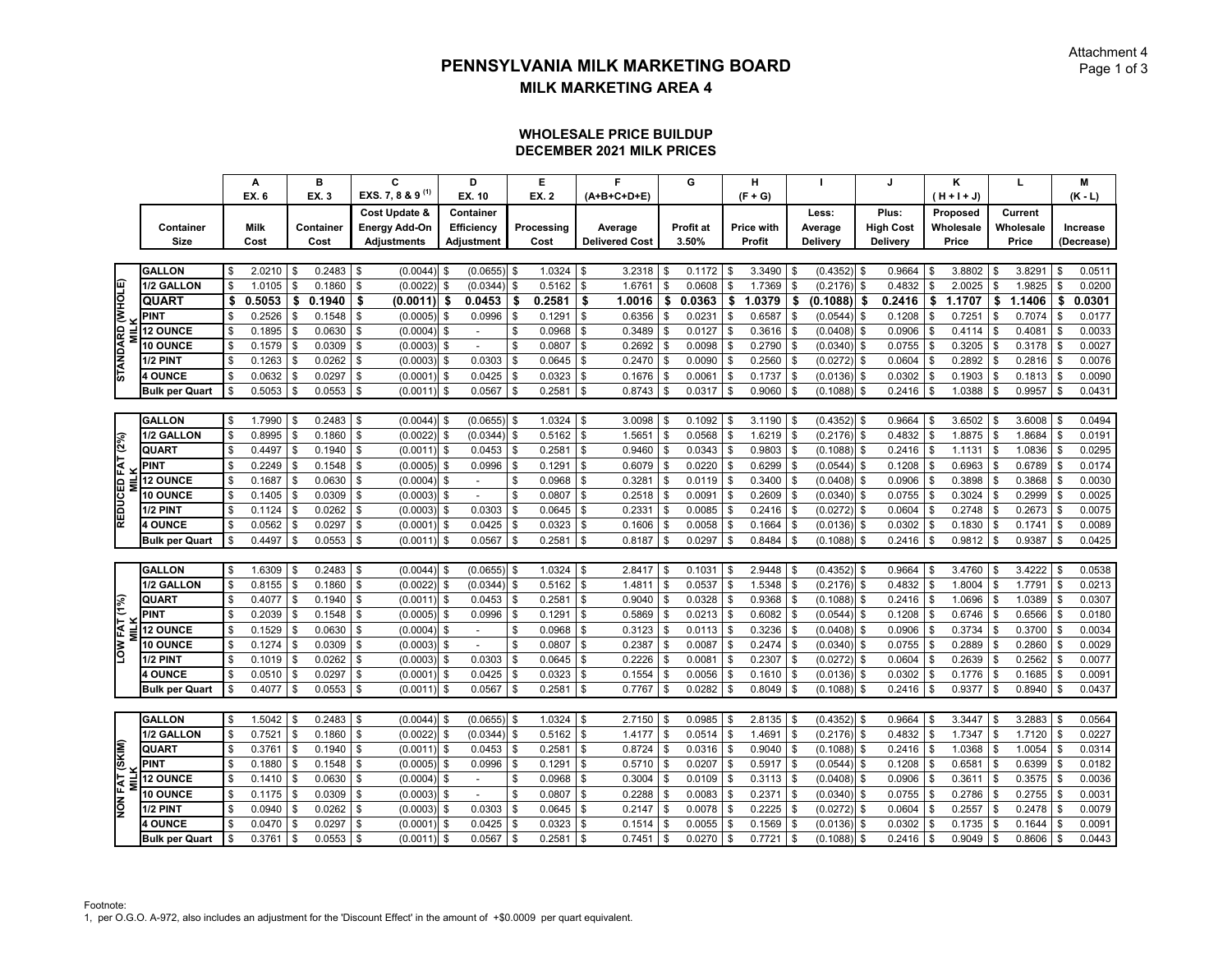### **WHOLESALE PRICE BUILDUP DECEMBER 2021 MILK PRICES**

|                   |                       |                           | А           |               | в         | C                            |          | D                        |          | Е            |                           | F                     | G            |     | н           |              |               |               | J                |      | Κ             | L                 |              | M          |
|-------------------|-----------------------|---------------------------|-------------|---------------|-----------|------------------------------|----------|--------------------------|----------|--------------|---------------------------|-----------------------|--------------|-----|-------------|--------------|---------------|---------------|------------------|------|---------------|-------------------|--------------|------------|
|                   |                       |                           | EX. 6       |               | EX. 3     | EXS. 7, 8 & 9 <sup>(1)</sup> |          | EX. 10                   |          | <b>EX. 2</b> |                           | (A+B+C+D+E)           |              |     | $(F + G)$   |              |               |               |                  |      | $(H + H + J)$ |                   |              | $(K - L)$  |
|                   |                       |                           |             |               |           | Cost Update &                |          | Container                |          |              |                           |                       |              |     |             |              | Less:         |               | Plus:            |      | Proposed      | Current           |              |            |
|                   | Container             |                           | <b>Milk</b> |               | Container | <b>Energy Add-On</b>         |          | Efficiency               |          | Processing   |                           | Average               | Profit at    |     | Price with  |              | Average       |               | <b>High Cost</b> |      | Wholesale     | Wholesale         |              | Increase   |
|                   | Size                  |                           | Cost        |               | Cost      | <b>Adjustments</b>           |          | Adjustment               |          | Cost         |                           | <b>Delivered Cost</b> | 3.50%        |     | Profit      |              | Delivery      |               | Delivery         |      | Price         | Price             |              | (Decrease) |
|                   |                       |                           |             |               |           |                              |          |                          |          |              |                           |                       |              |     |             |              |               |               |                  |      |               |                   |              |            |
|                   | <b>GALLON</b>         | \$                        | 2.2680      | $\sqrt{3}$    | 0.2483    | \$<br>$(0.0044)$ \$          |          | (0.0655)                 | Ŝ.       | 1.0324       | \$                        | 3.4788                | \$<br>0.1262 | \$  | $3.6050$ \$ |              | $(0.4352)$ \$ |               | 0.9664           | -\$  | 4.1362        | \$<br>4.0760      | $\sqrt{3}$   | 0.0602     |
|                   | <b>1/2 GALLON</b>     | $\boldsymbol{\mathsf{S}}$ | 1.1340      | \$            | 0.1860    | \$<br>(0.0022)               | ٩        | (0.0344)                 | \$       | 0.5162       | \$                        | 1.7996                | \$<br>0.0653 |     | 1.8649      | \$           | (0.2176)      | \$            | 0.4832           |      | 2.1305        | \$<br>2.1059      | Ŝ.           | 0.0246     |
| FLAVORED MILK     | QUART                 | \$                        | 0.5670      | \$            | 0.1940    | \$<br>(0.0011)               | S        | 0.0453                   |          | 0.2581       | \$                        | 1.0633                | \$<br>0.0386 |     | 1.1019      | \$           | (0.1088)      | \$            | 0.2416           |      | 1.2347        | \$<br>1.2023      | -S           | 0.0324     |
|                   | <b>PINT</b>           | \$                        | 0.2835      | - \$          | 0.1548    | \$<br>(0.0005)               | S        | 0.0996                   | \$       | 0.1291       | \$                        | 0.6665                | \$<br>0.0242 | \$  | 0.6907      | \$           | (0.0544)      | -\$           | 0.1208           |      | 0.7571        | \$<br>0.7383      | \$           | 0.0188     |
|                   | <b>12 OUNCE</b>       | \$                        | 0.2126      | \$            | 0.0630    | \$<br>(0.0004)               | \$       | $\sim$                   | \$       | 0.0968       | $\mathbb S$               | 0.3720                | \$<br>0.0135 | ٩   | 0.3855      | $\mathbf{s}$ | (0.0408)      | \$            | 0.0906           |      | 0.4353        | \$<br>0.4314      | $\mathbf{s}$ | 0.0039     |
|                   | 10 OUNCE              | S                         | 0.1772      | \$            | 0.0309    | \$<br>(0.0003)               | S        |                          |          | 0.0807       | \$                        | 0.2885                | \$<br>0.0105 |     | 0.2990      |              | (0.0340)      | - \$          | 0.0755           |      | 0.3405        | \$<br>0.3370      | -9           | 0.0035     |
|                   | 1/2 PINT              | \$                        | 0.1418      | $\mathfrak s$ | 0.0262    | \$<br>(0.0003)               | S        | 0.0303                   | \$       | 0.0645       | \$                        | 0.2625                | \$<br>0.0095 | - 5 | 0.2720      | \$           | (0.0272)      | \$            | 0.0604           |      | 0.3052        | \$<br>0.2970      | Ŝ.           | 0.0082     |
|                   | <b>4 OUNCE</b>        | \$                        | 0.0709      | \$            | 0.0297    | \$<br>(0.0001)               | \$       | 0.0425                   | Ŝ.       | 0.0323       | \$                        | 0.1753                | \$<br>0.0064 | \$  | 0.1817      | \$           | (0.0136)      | \$            | 0.0302           |      | 0.1983        | \$<br>0.1890      | Ŝ.           | 0.0093     |
|                   | <b>Bulk per Quart</b> | S                         | 0.5670      | \$            | 0.0553    | \$<br>(0.0011)               | \$       | 0.0567                   |          | 0.2581       | \$                        | 0.9360                | \$<br>0.0339 |     | 0.9699      |              | (0.1088)      | ا \$          | 0.2416           |      | 1.1027        | \$<br>1.0575      | Ŝ.           | 0.0452     |
|                   |                       |                           |             |               |           |                              |          |                          |          |              |                           |                       |              |     |             |              |               |               |                  |      |               |                   |              |            |
|                   | <b>GALLON</b>         | \$                        | 1.8920      | \$            | 0.2483    | \$<br>(0.0044)               | S        | (0.0655)                 | Ŝ.       | 1.0324       | \$                        | 3.1028                | \$<br>0.1125 | \$. | 3.2153      | Ŝ.           | (0.4352)      | l \$          | 0.9664           |      | 3.7465        | \$<br>3.6440      | Ŝ.           | 0.1025     |
|                   | 1/2 GALLON            | \$                        | 0.9460      | $\mathfrak s$ | 0.1860    | \$<br>(0.0022)               | S        | (0.0344)                 |          | 0.5162       | \$                        | 1.6116                | \$<br>0.0585 |     | 1.6701      | \$           | (0.2176)      | \$            | 0.4832           |      | 1.9357        | \$<br>1.8900      | \$           | 0.0457     |
| Σ                 | QUART                 | \$                        | 0.4730      | \$            | 0.1940    | \$<br>(0.0011)               | \$       | 0.0453                   | \$       | 0.2581       | \$                        | 0.9693                | \$<br>0.0352 | S   | 1.0045      | \$           | (0.1088)      | $\mathcal{S}$ | 0.2416           |      | 1.1373        | \$<br>1.0944      | Ŝ.           | 0.0429     |
| FLAVORED<br>7     | PINT                  | \$                        | 0.2365      | $\mathfrak s$ | 0.1548    | \$<br>(0.0005)               | \$       | 0.0996                   | \$       | 0.1291       | \$                        | 0.6195                | \$<br>0.0225 |     | 0.6420      | \$           | (0.0544)      | \$            | 0.1208           |      | 0.7084        | \$<br>0.6843      | \$           | 0.0241     |
| ò                 | <b>12 OUNCE</b>       | \$                        | 0.1774      | \$            | 0.0630    | \$<br>(0.0004)               | Ŝ        |                          |          | 0.0968       | \$                        | 0.3368                | \$<br>0.0122 |     | 0.3490      | Ŝ.           | (0.0408)      | $\mathcal{S}$ | 0.0906           |      | 0.3988        | \$<br>0.3908      | Ŝ.           | 0.0080     |
| ყ                 | <b>10 OUNCE</b>       | \$                        | 0.1478      | \$            | 0.0309    | \$<br>(0.0003)               | \$       |                          | \$       | 0.0807       | \$                        | 0.2591                | \$<br>0.0094 |     | 0.2685      | \$           | (0.0340)      | \$            | 0.0755           |      | 0.3100        | \$<br>0.3033      | Ŝ.           | 0.0067     |
| 2                 | 1/2 PINT              | \$                        | 0.1183      | $\sqrt{3}$    | 0.0262    | \$<br>(0.0003)               | -S       | 0.0303                   | \$       | 0.0645       | \$                        | 0.2390                | \$<br>0.0087 |     | 0.2477      | $\mathbf{s}$ | (0.0272)      | \$            | 0.0604           |      | 0.2809        | \$<br>0.2701      | \$           | 0.0108     |
| 쀭                 | <b>4 OUNCE</b>        | S                         | 0.0591      | \$            | 0.0297    | \$<br>(0.0001)               | S        | 0.0425                   |          | 0.0323       | \$                        | 0.1635                | \$<br>0.0059 |     | 0.1694      | \$           | (0.0136)      | \$            | 0.0302           |      | 0.1860        | \$<br>0.1755      | \$           | 0.0105     |
|                   | <b>Bulk per Quart</b> | \$                        | 0.4730      | \$            | 0.0553    | \$<br>$(0.0011)$ \$          |          | 0.0567                   | \$       | 0.2581       | $\overline{\mathfrak{s}}$ | 0.8420                | \$<br>0.0305 | \$  | 0.8725      | \$           | (0.1088)      | \$            | 0.2416           | - \$ | 1.0053        | \$<br>0.9495      | Ŝ.           | 0.0558     |
|                   |                       |                           |             |               |           |                              |          |                          |          |              |                           |                       |              |     |             |              |               |               |                  |      |               |                   |              |            |
|                   | <b>GALLON</b>         | \$                        | 1.5784      | l \$          | 0.2483    | \$<br>(0.0044)               | .q       | (0.0655)                 | <b>S</b> | 1.0324       | \$                        | 2.7892                | \$<br>0.1012 | \$  | 2.8904      | \$           | $(0.4352)$ \$ |               | 0.9664           |      | 3.4216        | \$<br>3.3879      | \$           | 0.0337     |
|                   | 1/2 GALLON            | \$                        | 0.7892      | $\mathfrak s$ | 0.1860    | \$<br>(0.0022)               | Ŝ        | (0.0344)                 | \$       | 0.5162       | \$                        | 1.4548                | \$<br>0.0528 | S   | 1.5076      | \$           | (0.2176)      | \$            | 0.4832           |      | 1.7732        | \$<br>1.7619      | \$           | 0.0113     |
|                   | <b>QUART</b>          | $\sqrt{2}$                | 0.3946      | l \$          | 0.1940    | \$<br>(0.0011)               | \$       | 0.0453                   | \$       | 0.2581       | \$                        | 0.8909                | \$<br>0.0323 |     | 0.9232      | \$           | (0.1088)      | \$            | 0.2416           |      | 1.0560        | \$<br>1.0303      | \$           | 0.0257     |
| FLAVORED          | ≣ PINT                | \$                        | 0.1973      | $\sqrt{3}$    | 0.1548    | \$<br>(0.0005)               | S        | 0.0996                   |          | 0.1291       | $\overline{\$}$           | 0.5803                | \$<br>0.0210 |     | 0.6013      | \$           | (0.0544)      | \$            | 0.1208           |      | 0.6677        | \$<br>0.6523      | \$           | 0.0154     |
| ₹                 | <b>12 OUNCE</b>       | \$                        | 0.1480      | \$            | 0.0630    | \$<br>(0.0004)               | Ŝ        |                          | Ŝ        | 0.0968       | \$                        | 0.3074                | \$<br>0.0111 |     | 0.3185      | \$           | (0.0408)      | $\mathcal{S}$ | 0.0906           |      | 0.3683        | \$<br>0.3668      |              | 0.0015     |
|                   | <b>10 OUNCE</b>       | \$                        | 0.1233      | \$            | 0.0309    | \$<br>(0.0003)               | S        | $\blacksquare$           | \$       | 0.0807       | \$                        | 0.2346                | \$<br>0.0085 |     | 0.2431      | \$           | (0.0340)      | \$            | 0.0755           |      | 0.2846        | \$<br>0.2833      | \$           | 0.0013     |
| ō<br>2            | <b>1/2 PINT</b>       | \$                        | 0.0987      | $\sqrt{3}$    | 0.0262    | \$<br>(0.0003)               | <b>S</b> | 0.0303                   | <b>S</b> | 0.0645       | \$                        | 0.2194                | \$<br>0.0080 | \$  | 0.2274      | \$           | (0.0272)      | <b>S</b>      | 0.0604           | \$   | 0.2606        | \$<br>$0.2540$ \$ |              | 0.0066     |
|                   | <b>4 OUNCE</b>        | S                         | 0.0493      | \$            | 0.0297    | \$<br>(0.0001)               | Ŝ        | 0.0425                   |          | 0.0323       | \$                        | 0.1537                | \$<br>0.0056 |     | 0.1593      | \$           | (0.0136)      | \$            | 0.0302           |      | 0.1759        | \$<br>0.1675      | \$           | 0.0084     |
|                   | <b>Bulk per Quart</b> | \$                        | 0.3946      | \$            | 0.0553    | \$<br>(0.0011)               | <b>S</b> | 0.0567                   | \$       | 0.2581       | \$                        | 0.7636                | \$<br>0.0277 | \$. | 0.7913      | \$           | (0.1088)      | \$            | 0.2416           |      | 0.9241        | \$<br>0.8854      | \$           | 0.0387     |
|                   |                       |                           |             |               |           |                              |          |                          |          |              |                           |                       |              |     |             |              |               |               |                  |      |               |                   |              |            |
|                   | <b>GALLON</b>         | \$                        | 1.8757      | \$            | 0.2483    | \$<br>(0.0044)               | S        | (0.0655)                 | \$       | 1.0324       | \$                        | 3.0865                | \$<br>0.1119 | \$. | 3.1984      | Ŝ.           | (0.4352)      | <b>S</b>      | 0.9664           |      | 3.7296        | \$<br>3.8006      | Ŝ.           | (0.0710)   |
|                   | 1/2 GALLON            | \$                        | 0.9379      | \$            | 0.1860    | \$<br>(0.0022)               |          | (0.0344)                 | \$       | 0.5162       | \$                        | 1.6035                | \$<br>0.0582 |     | 1.6617      | Ŝ.           | (0.2176)      | \$            | 0.4832           |      | 1.9273        | \$<br>1.9683      | -S           | (0.0410)   |
|                   | QUART                 | \$                        | 0.4689      | $\mathbf{s}$  | 0.1940    | \$<br>(0.0011)               | \$       | 0.0453                   | Ŝ.       | 0.2581       | \$                        | 0.9652                | \$<br>0.0350 | \$  | 1.0002      | \$           | $(0.1088)$ \$ |               | 0.2416           |      | 1.1330        | \$<br>1.1335      | \$           | (0.0005)   |
|                   | <b>PINT</b>           | \$                        | 0.2345      | \$            | 0.1548    | \$<br>(0.0005)               | \$       | 0.0996                   | \$       | 0.1291       | \$                        | 0.6175                | \$<br>0.0224 |     | 0.6399      | \$           | (0.0544)      | $\mathcal{S}$ | 0.1208           |      | 0.7063        | \$<br>0.7039      | <b>S</b>     | 0.0024     |
| <b>BUTTERMILK</b> | <b>12 OUNCE</b>       | \$                        | 0.1758      | \$            | 0.0630    | \$<br>(0.0004)               | S        | $\overline{\phantom{a}}$ | S        | 0.0968       | \$                        | 0.3352                | \$<br>0.0122 |     | 0.3474      | Ŝ.           | (0.0408)      | -\$           | 0.0906           |      | 0.3972        | \$<br>0.4054      | \$           | (0.0082)   |
|                   | <b>10 OUNCE</b>       | \$                        | 0.1465      | $\sqrt{3}$    | 0.0309    | \$<br>(0.0003)               | -S       | $\sim$                   | \$       | 0.0807       | \$                        | 0.2578                | \$<br>0.0094 |     | 0.2672      | \$           | (0.0340)      | \$            | 0.0755           |      | 0.3087        | \$<br>0.3155      | \$           | (0.0068)   |
|                   | 1/2 PINT              | \$                        | 0.1172      | \$            | 0.0262    | \$<br>(0.0003)               | S        | 0.0303                   |          | 0.0645       | \$                        | 0.2379                | \$<br>0.0086 |     | 0.2465      | \$           | (0.0272)      | $\mathcal{S}$ | 0.0604           |      | 0.2797        | \$<br>0.2798      |              | (0.0001)   |
|                   | <b>I OUNCE</b>        | S                         | 0.0586      | \$            | 0.0297    | \$<br>(0.0001)               | S        | 0.0425                   |          | 0.0323       | \$                        | 0.1630                | \$<br>0.0059 |     | 0.1689      | \$           | (0.0136)      | $\mathcal{S}$ | 0.0302           |      | 0.1855        | \$<br>0.1804      | \$.          | 0.0051     |
|                   | <b>Bulk per Quart</b> | \$                        | 0.4689      | $\mathbf{s}$  | 0.0553    | \$<br>$(0.0011)$ \$          |          | 0.0567                   | \$       | 0.2581       | \$                        | 0.8379                | \$<br>0.0304 | \$  | 0.8683      | <b>S</b>     | $(0.1088)$ \$ |               | 0.2416           | \$   | 1.0011        | \$<br>0.9887      | \$           | 0.0124     |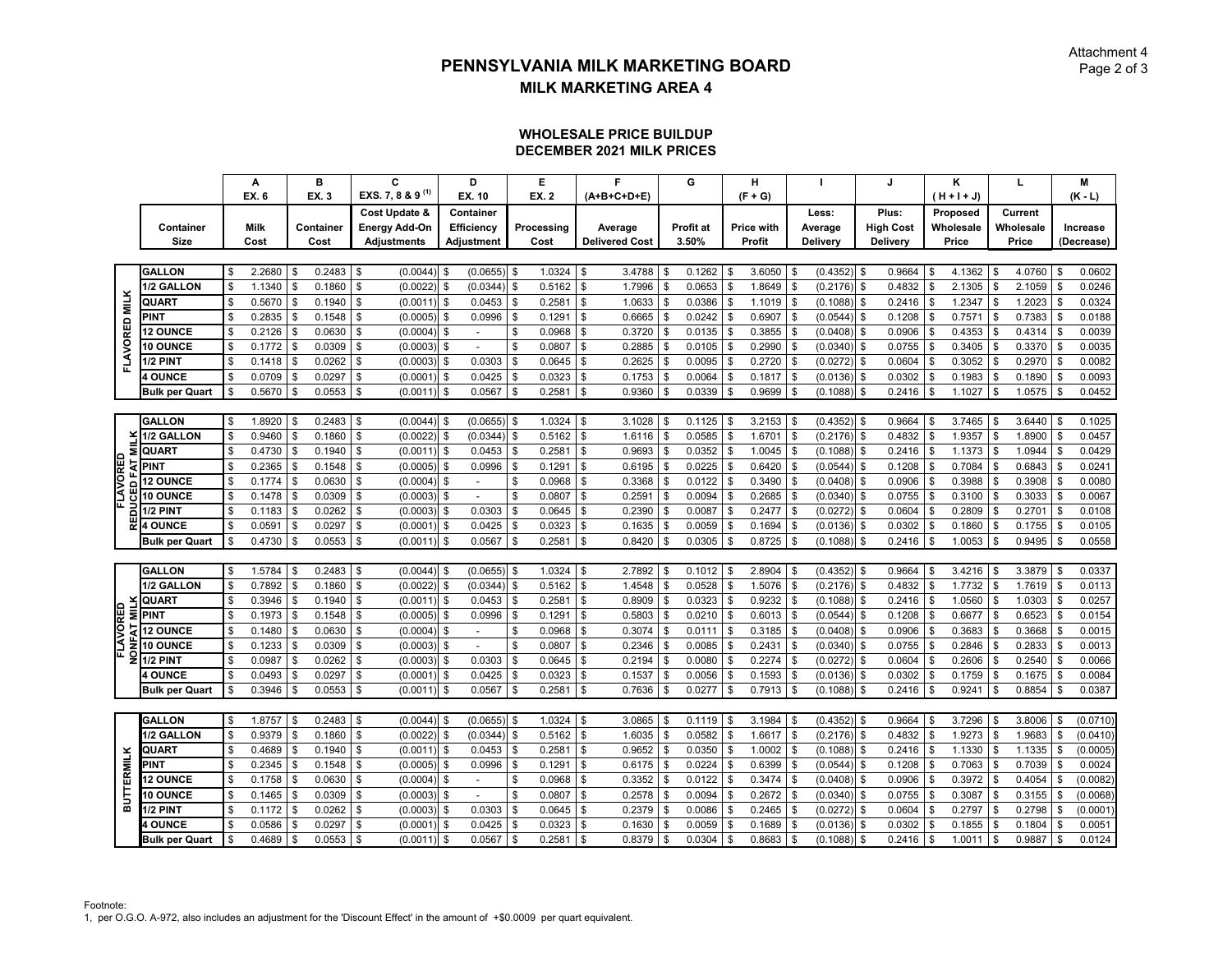### Attachment 4 $D$  Page 3 of 3

### **WHOLESALE PRICE BUILDUP DECEMBER 2021 MILK PRICES**

|   |                       |            | А      | в                 | C.                   | D                 |      | Е            |                       | G                | н                 |    |                 |                  | ĸ           |      |           | м            |
|---|-----------------------|------------|--------|-------------------|----------------------|-------------------|------|--------------|-----------------------|------------------|-------------------|----|-----------------|------------------|-------------|------|-----------|--------------|
|   |                       |            | EX. 6  | <b>EX.3</b>       | EXS. 7, 8 & 9 $(1)$  | EX. 10            |      | <b>EX. 2</b> | $(A+B+C+D+E)$         |                  | $(F + G)$         |    |                 |                  | (H + I + J) |      |           | $(K - L)$    |
|   |                       |            |        |                   | Cost Update &        | Container         |      |              |                       |                  |                   |    | Less:           | Plus:            | Proposed    |      | Current   |              |
|   | Container             |            | Milk   | Container         | <b>Energy Add-On</b> | <b>Efficiency</b> |      | Processing   | Average               | <b>Profit at</b> | <b>Price with</b> |    | Average         | <b>High Cost</b> | Wholesale   |      | Wholesale | Increase     |
|   | Size                  |            | Cost   | Cost              | <b>Adjustments</b>   | Adjustment        |      | Cost         | <b>Delivered Cost</b> | 3.50%            | Profit            |    | <b>Delivery</b> | <b>Delivery</b>  | Price       |      | Price     | (Decrease)   |
|   |                       |            |        |                   |                      |                   |      |              |                       |                  |                   |    |                 |                  |             |      |           |              |
|   | <b>GALLON</b>         | \$         | 4.3576 | \$<br>0.2483      | $(0.0044)$ \$        | $(0.0655)$ \$     |      | 1.0324       | 5.5684                | 0.2020           | 5.7704            | S  | $(0.4352)$ \$   | 0.9664           | 6.3016      | - \$ | 6.2629    | \$<br>0.0387 |
|   | 1/2 GALLON            |            | 2.1788 | \$<br>0.1860      | $(0.0022)$ \$        | $(0.0344)$ \$     |      | 0.5162       | 2.8444                | 0.1032           | 2.9476            |    | $(0.2176)$ \$   | 0.4832           | 3.2132      |      | 3.1994    | 0.0138       |
|   | <b>QUART</b>          |            | 1.0894 | \$<br>0.1940      | $(0.0011)$ \$        | 0.0453            |      | 0.2581       | 1.5857                | 0.0575           | 1.6432            |    | $(0.1088)$ \$   | 0.2416           | .7760       |      | 1.7491    | 0.0269       |
| ğ | <b>PINT</b>           |            | 0.5447 | \$<br>0.1548      | $(0.0005)$ \$        | 0.0996            | -S   | 0.129'       | 0.9277                | 0.0336           | 0.9613            | -9 | $(0.0544)$ \$   | 0.1208           | .0277       |      | 1.0117    | 0.0160       |
| ပ | <b>12 OUNCE</b>       | . ፍ        | 0.4085 | \$<br>0.0630      | $(0.0004)$ \$        |                   |      | 0.0968       | 0.5679                | 0.0206           | 0.5885            |    | $(0.0408)$ \$   | 0.0906           | 0.6383      |      | 0.6363    | 0.0020       |
| Š | 10 OUNCE              | <b>.</b> π | 0.3404 | \$<br>0.0309      | $(0.0003)$ \$        |                   | -S   | 0.0807       | 0.4517                | 0.0164           | 0.4681            |    | $(0.0340)$ \$   | 0.0755           | 0.5096      |      | 0.5079    | 0.0017       |
|   | 1/2 PINT              | \$         | 0.2724 | \$<br>0.0262      | $(0.0003)$ \$        | 0.0303            | -9   | 0.0645       | 0.3931                | 0.0143           | 0.4074            |    | $(0.0272)$ \$   | 0.0604           | 0.4406      |      | 0.4337    | 0.0069       |
|   | <b>4 OUNCE</b>        | . ፍ        | 0.1362 | \$<br>0.0297      | $(0.0001)$ \$        | 0.0425            |      | 0.0323       | 0.2406                | 0.0087           | 0.2493            |    | $(0.0136)$ \$   | 0.0302           | 0.2659      |      | 0.2573    | 0.0086       |
|   | <b>Bulk per Quart</b> |            | 1.0894 | \$<br>$0.0553$ \$ | $(0.0011)$ \$        | 0.0567            | - \$ | 0.2581       | 1.4584                | 0.0529           | 1.5113            |    | $(0.1088)$ \$   | $0.2416$ \$      | .6441       |      | 1.6042    | 0.0399       |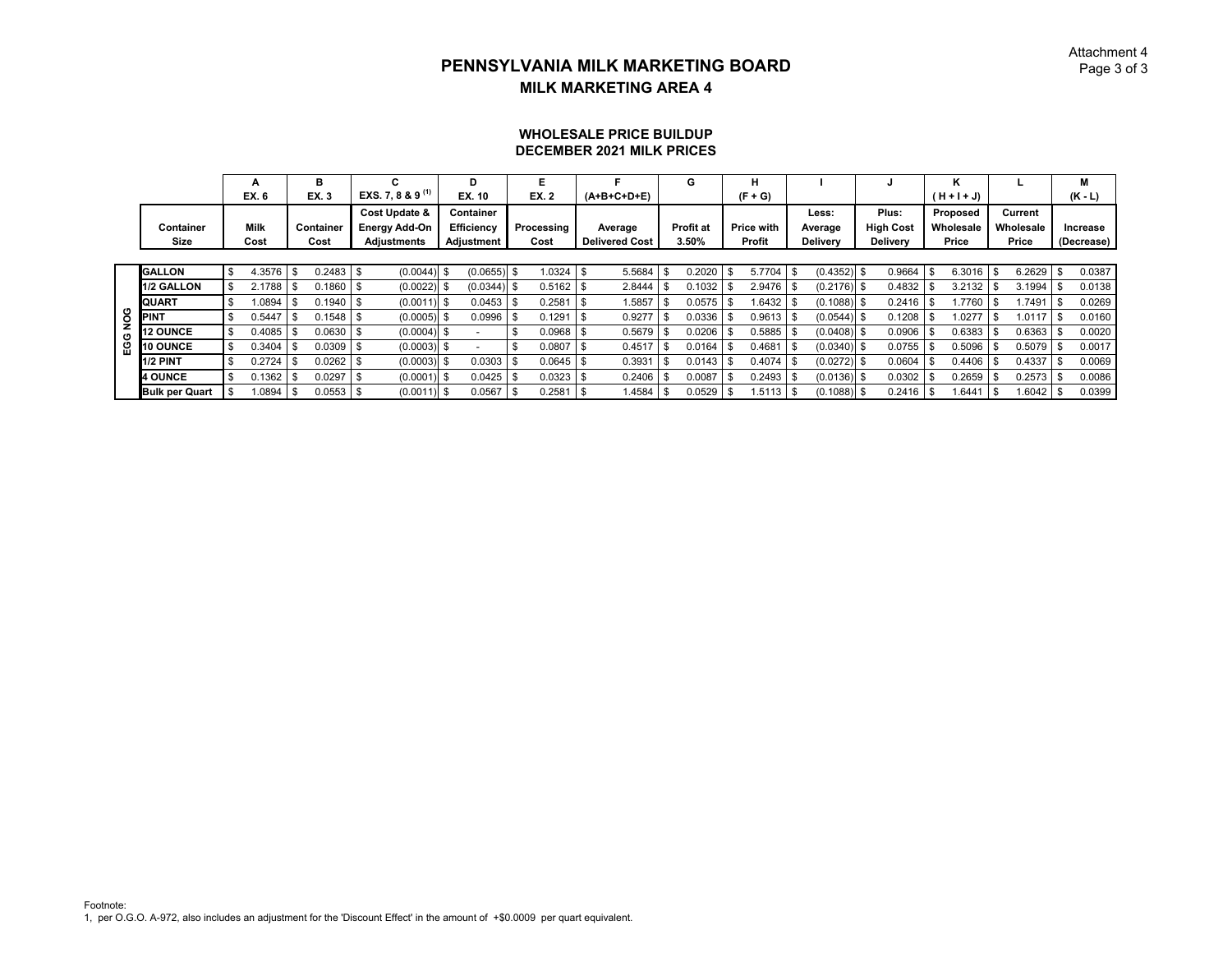#### **RETAIL PRICE BUILDUP DECEMBER 2021 PRICES**

|                                        |                       | A            | B               | C            | D            | Е          | F          | G                              |
|----------------------------------------|-----------------------|--------------|-----------------|--------------|--------------|------------|------------|--------------------------------|
|                                        |                       | EX. 11       |                 |              |              | (A+B+C+D)  |            | $(E - F)$                      |
|                                        |                       | Proposed     | <b>Deepest</b>  | In-Store     | <b>Store</b> | Proposed   | Current    |                                |
|                                        | Container             | Wholesale    | <b>Discount</b> | Handling     | Profit       | Retail     | Retail     | Increase                       |
|                                        | Size                  | Price        | \$<br>0.1010    | \$<br>0.1975 | 2.5%         | Price      | Price      | (Decrease)                     |
|                                        |                       |              |                 |              |              |            |            |                                |
|                                        | <b>GALLON</b>         | \$<br>3.8802 | \$<br>(0.4040)  | \$<br>0.7900 | \$<br>0.1094 | \$<br>4.38 | \$<br>4.32 | \$<br>0.06                     |
|                                        | 1/2 GALLON            | \$<br>2.0025 | \$<br>(0.2020)  | \$<br>0.3950 | \$<br>0.0563 | \$<br>2.25 | \$<br>2.23 | \$<br>0.02                     |
|                                        | <b>QUART</b>          | \$<br>1.1707 | \$<br>(0.1010)  | \$<br>0.1975 | \$<br>0.0325 | \$<br>1.30 | \$<br>1.27 | \$<br>0.03                     |
|                                        | <b>PINT</b>           | \$<br>0.7251 | \$<br>(0.0505)  | \$<br>0.0988 | \$<br>0.0198 | \$<br>0.79 | \$<br>0.78 | \$<br>0.01                     |
| <b>STANDARD (WHOLE)</b><br><b>MILK</b> | <b>12 OUNCE</b>       | \$<br>0.4114 | \$<br>(0.0379)  | \$<br>0.0741 | \$<br>0.0115 | \$<br>0.46 | \$<br>0.46 | \$                             |
|                                        | 10 OUNCE              | \$<br>0.3205 | \$<br>(0.0316)  | \$<br>0.0617 | \$<br>0.0090 | \$<br>0.36 | \$<br>0.36 | \$<br>$\overline{a}$           |
|                                        | 1/2 PINT              | \$<br>0.2892 | \$<br>(0.0253)  | \$<br>0.0494 | \$<br>0.0080 | \$<br>0.32 | \$<br>0.31 | \$<br>0.01                     |
|                                        | <b>4 OUNCE</b>        | \$<br>0.1903 | \$<br>(0.0126)  | \$<br>0.0247 | \$<br>0.0052 | \$<br>0.21 | \$<br>0.20 | \$<br>0.01                     |
|                                        | <b>Bulk per Quart</b> | \$<br>1.0388 | \$<br>(0.1010)  | \$<br>0.1975 | \$<br>0.0291 | \$<br>1.16 | \$<br>1.12 | \$<br>0.04                     |
|                                        |                       |              |                 |              |              |            |            |                                |
|                                        | <b>GALLON</b>         | \$<br>3.6502 | \$<br>(0.4040)  | \$<br>0.7900 | \$<br>0.1035 | \$<br>4.14 | \$<br>4.09 | \$<br>0.05                     |
|                                        | 1/2 GALLON            | \$<br>1.8875 | \$<br>(0.2020)  | \$<br>0.3950 | \$<br>0.0533 | \$<br>2.13 | \$<br>2.11 | \$<br>0.02                     |
| REDUCED FAT (2%)                       | QUART                 | \$<br>1.1131 | \$<br>(0.1010)  | \$<br>0.1975 | \$<br>0.0310 | \$<br>1.24 | \$<br>1.21 | \$<br>0.03                     |
|                                        | <b>PINT</b>           | \$<br>0.6963 | \$<br>(0.0505)  | \$<br>0.0988 | \$<br>0.0191 | \$<br>0.76 | \$<br>0.75 | \$<br>0.01                     |
| <b>MILK</b>                            | <b>12 OUNCE</b>       | \$<br>0.3898 | \$<br>(0.0379)  | \$<br>0.0741 | \$<br>0.0109 | \$<br>0.44 | \$<br>0.43 | \$<br>0.01                     |
|                                        | 10 OUNCE              | \$<br>0.3024 | \$<br>(0.0316)  | \$<br>0.0617 | \$<br>0.0085 | \$<br>0.34 | \$<br>0.34 | \$                             |
|                                        | 1/2 PINT              | \$<br>0.2748 | \$<br>(0.0253)  | \$<br>0.0494 | \$<br>0.0077 | \$<br>0.31 | \$<br>0.30 | \$<br>0.01                     |
|                                        | <b>4 OUNCE</b>        | \$<br>0.1830 | \$<br>(0.0126)  | \$<br>0.0247 | \$<br>0.0050 | \$<br>0.20 | \$<br>0.19 | \$<br>0.01                     |
|                                        | <b>Bulk per Quart</b> | \$<br>0.9812 | \$<br>(0.1010)  | \$<br>0.1975 | \$<br>0.0276 | \$<br>1.11 | \$<br>1.06 | \$<br>0.05                     |
|                                        |                       |              |                 |              |              |            |            |                                |
|                                        | <b>GALLON</b>         | \$<br>3.4760 | \$<br>(0.4040)  | \$<br>0.7900 | \$<br>0.0990 | \$<br>3.96 | \$<br>3.91 | \$<br>0.05                     |
|                                        | 1/2 GALLON            | \$<br>1.8004 | \$<br>(0.2020)  | \$<br>0.3950 | \$<br>0.0511 | \$<br>2.04 | \$<br>2.02 | \$<br>0.02                     |
|                                        | QUART                 | \$<br>1.0696 | \$<br>(0.1010)  | \$<br>0.1975 | \$<br>0.0299 | \$<br>1.20 | \$<br>1.16 | \$<br>0.04                     |
|                                        | <b>PINT</b>           | \$<br>0.6746 | \$<br>(0.0505)  | \$<br>0.0988 | \$<br>0.0185 | \$<br>0.74 | \$<br>0.72 | \$<br>0.02                     |
|                                        | 12 OUNCE              | \$<br>0.3734 | \$<br>(0.0379)  | \$<br>0.0741 | \$<br>0.0105 | \$<br>0.42 | \$<br>0.42 | \$                             |
| MILK<br>LOW FAT (1%)                   | 10 OUNCE              | \$<br>0.2889 | \$<br>(0.0316)  | \$<br>0.0617 | \$<br>0.0082 | \$<br>0.33 | \$<br>0.32 | \$<br>0.01                     |
|                                        | 1/2 PINT              | \$<br>0.2639 | \$<br>(0.0253)  | \$<br>0.0494 | \$<br>0.0074 | \$<br>0.30 | \$<br>0.29 | \$<br>0.01                     |
|                                        | <b>4 OUNCE</b>        | \$<br>0.1776 | \$<br>(0.0126)  | \$<br>0.0247 | \$<br>0.0049 | \$<br>0.19 | \$<br>0.19 | \$<br>$\overline{\phantom{0}}$ |
|                                        | <b>Bulk per Quart</b> | \$<br>0.9377 | \$<br>(0.1010)  | \$<br>0.1975 | \$<br>0.0265 | \$<br>1.06 | \$<br>1.02 | \$<br>0.04                     |
|                                        |                       |              |                 |              |              |            |            |                                |
|                                        | <b>GALLON</b>         | \$<br>3.3447 | \$<br>(0.4040)  | \$<br>0.7900 | \$<br>0.0957 | \$<br>3.83 | \$<br>3.77 | \$<br>0.06                     |
|                                        | 1/2 GALLON            | \$<br>1.7347 | \$<br>(0.2020)  | \$<br>0.3950 | \$<br>0.0494 | \$<br>1.98 | \$<br>1.95 | \$<br>0.03                     |
|                                        | QUART                 | \$<br>1.0368 | \$<br>(0.1010)  | \$<br>0.1975 | \$<br>0.0291 | \$<br>1.16 | \$<br>1.13 | \$<br>0.03                     |
|                                        | <b>PINT</b>           | \$<br>0.6581 | \$<br>(0.0505)  | \$<br>0.0988 | \$<br>0.0181 | \$<br>0.72 | \$<br>0.71 | \$<br>0.01                     |
| <b>MILK</b>                            | 12 OUNCE              | \$<br>0.3611 | \$<br>(0.0379)  | \$<br>0.0741 | \$<br>0.0102 | \$<br>0.41 | \$<br>0.40 | \$<br>0.01                     |
| NON FAT (SKIM)                         | 10 OUNCE              | \$<br>0.2786 | \$<br>(0.0316)  | \$<br>0.0617 | \$<br>0.0079 | \$<br>0.32 | \$<br>0.31 | \$<br>0.01                     |
|                                        | 1/2 PINT              | \$<br>0.2557 | \$<br>(0.0253)  | \$<br>0.0494 | \$<br>0.0072 | \$<br>0.29 | \$<br>0.28 | \$<br>0.01                     |
|                                        | <b>4 OUNCE</b>        | \$<br>0.1735 | \$<br>(0.0126)  | \$<br>0.0247 | \$<br>0.0048 | \$<br>0.19 | \$<br>0.18 | \$<br>0.01                     |
|                                        | <b>Bulk per Quart</b> | \$<br>0.9049 | \$<br>(0.1010)  | \$<br>0.1975 | \$<br>0.0257 | \$<br>1.03 | \$<br>0.98 | \$<br>0.05                     |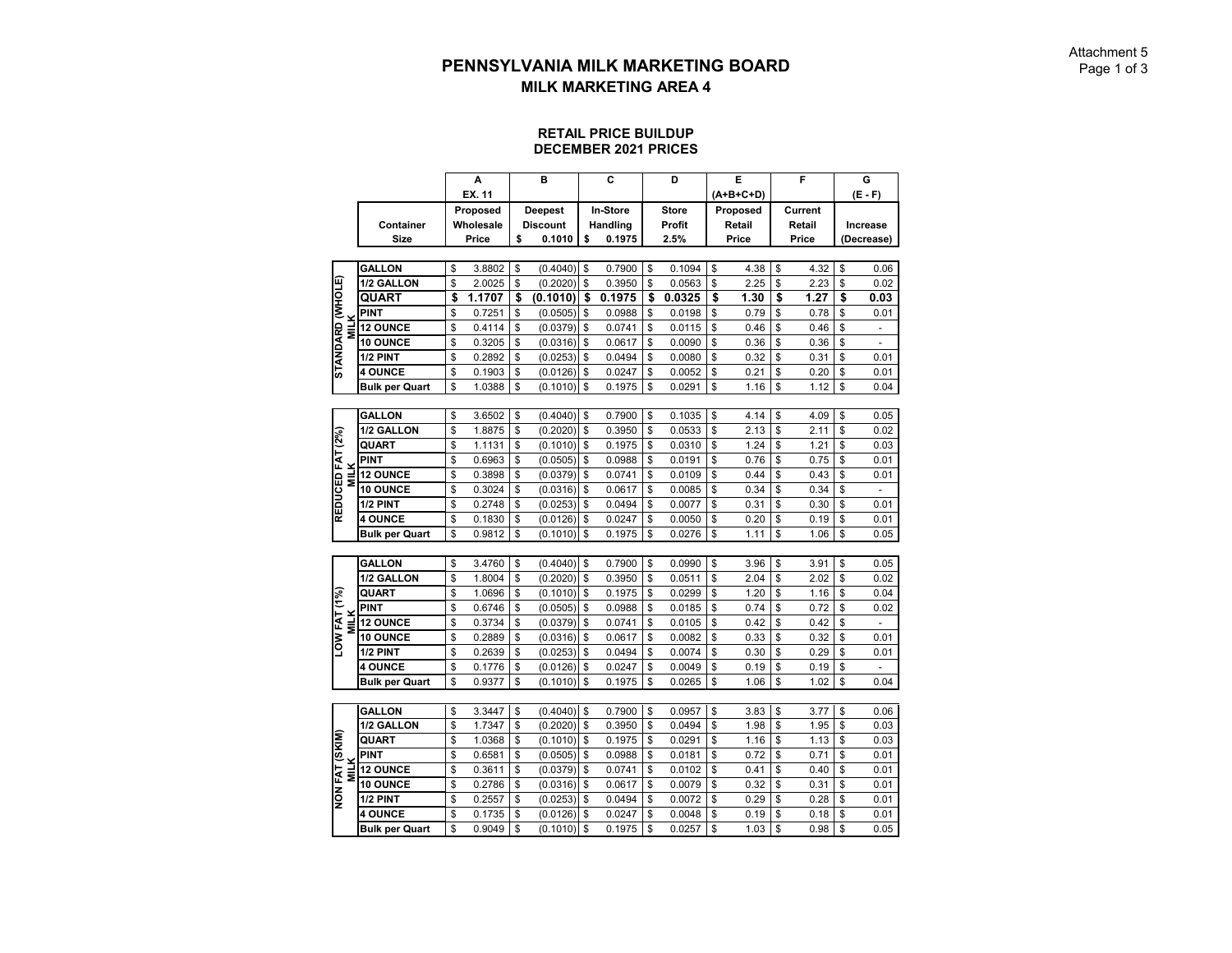#### **RETAIL PRICE BUILDUP DECEMBER 2021 PRICES**

|                           |                       | A            | B               | C            | D            | E          | F          | G                    |
|---------------------------|-----------------------|--------------|-----------------|--------------|--------------|------------|------------|----------------------|
|                           |                       | EX. 11       |                 |              |              | (A+B+C+D)  |            | (E - F)              |
|                           |                       | Proposed     | <b>Deepest</b>  | In-Store     | <b>Store</b> | Proposed   | Current    |                      |
|                           | Container             | Wholesale    | <b>Discount</b> | Handling     | Profit       | Retail     | Retail     | <b>Increase</b>      |
|                           | <b>Size</b>           | Price        | \$<br>0.1010    | \$<br>0.1975 | 2.5%         | Price      | Price      | (Decrease)           |
|                           |                       |              |                 |              |              |            |            |                      |
|                           | <b>GALLON</b>         | \$<br>4.1362 | \$<br>(0.4040)  | \$<br>0.7900 | \$<br>0.1160 | \$<br>4.64 | \$<br>4.58 | \$<br>0.06           |
|                           | 1/2 GALLON            | \$<br>2.1305 | \$<br>(0.2020)  | \$<br>0.3950 | \$<br>0.0596 | \$<br>2.38 | \$<br>2.36 | \$<br>0.02           |
|                           | QUART                 | \$<br>1.2347 | \$<br>(0.1010)  | \$<br>0.1975 | \$<br>0.0341 | \$<br>1.37 | \$<br>1.33 | \$<br>0.04           |
| FLAVORED MILK             | <b>PINT</b>           | \$<br>0.7571 | \$<br>(0.0505)  | \$<br>0.0988 | \$<br>0.0207 | \$<br>0.83 | \$<br>0.81 | \$<br>0.02           |
|                           | <b>12 OUNCE</b>       | \$<br>0.4353 | \$<br>(0.0379)  | \$<br>0.0741 | \$<br>0.0121 | \$<br>0.48 | \$<br>0.48 | \$<br>٠              |
|                           | 10 OUNCE              | \$<br>0.3405 | \$<br>(0.0316)  | \$<br>0.0617 | \$<br>0.0095 | \$<br>0.38 | \$<br>0.38 | \$<br>$\overline{a}$ |
|                           | 1/2 PINT              | \$<br>0.3052 | \$<br>(0.0253)  | \$<br>0.0494 | \$<br>0.0084 | \$<br>0.34 | \$<br>0.33 | \$<br>0.01           |
|                           | <b>4 OUNCE</b>        | \$<br>0.1983 | \$<br>(0.0126)  | \$<br>0.0247 | \$<br>0.0054 | \$<br>0.22 | \$<br>0.21 | \$<br>0.01           |
|                           | <b>Bulk per Quart</b> | \$<br>1.1027 | \$<br>(0.1010)  | \$<br>0.1975 | \$<br>0.0307 | \$<br>1.23 | \$<br>1.18 | \$<br>0.05           |
|                           |                       |              |                 |              |              |            |            |                      |
|                           | <b>GALLON</b>         | \$<br>3.7465 | \$<br>(0.4040)  | \$<br>0.7900 | \$<br>0.1060 | \$<br>4.24 | \$<br>4.13 | \$<br>0.11           |
| š                         | 1/2 GALLON            | \$<br>1.9357 | \$<br>(0.2020)  | \$<br>0.3950 | \$<br>0.0546 | \$<br>2.18 | \$<br>2.14 | \$<br>0.04           |
| Ξ                         | <b>QUART</b>          | \$<br>1.1373 | \$<br>(0.1010)  | \$<br>0.1975 | \$<br>0.0316 | \$<br>1.27 | \$<br>1.22 | \$<br>0.05           |
| FAT                       | <b>PINT</b>           | \$<br>0.7084 | \$<br>(0.0505)  | \$<br>0.0988 | \$<br>0.0194 | \$<br>0.78 | \$<br>0.75 | \$<br>0.03           |
| AVORED<br>≏               | <b>12 OUNCE</b>       | \$<br>0.3988 | \$<br>(0.0379)  | \$<br>0.0741 | \$<br>0.0112 | \$<br>0.45 | \$<br>0.44 | \$<br>0.01           |
|                           | 10 OUNCE              | \$<br>0.3100 | \$<br>(0.0316)  | \$<br>0.0617 | \$<br>0.0087 | \$<br>0.35 | \$<br>0.34 | \$<br>0.01           |
| <b>REDUCE</b><br>ᆏ        | 1/2 PINT              | \$<br>0.2809 | \$<br>(0.0253)  | \$<br>0.0494 | \$<br>0.0078 | \$<br>0.31 | \$<br>0.30 | \$<br>0.01           |
|                           | <b>4 OUNCE</b>        | \$<br>0.1860 | \$<br>(0.0126)  | \$<br>0.0247 | \$<br>0.0051 | \$<br>0.20 | \$<br>0.19 | \$<br>0.01           |
|                           | <b>Bulk per Quart</b> | \$<br>1.0053 | \$<br>(0.1010)  | \$<br>0.1975 | \$<br>0.0283 | \$<br>1.13 | \$<br>1.07 | \$<br>0.06           |
|                           |                       |              |                 |              |              |            |            |                      |
|                           | <b>GALLON</b>         | \$<br>3.4216 | \$<br>(0.4040)  | \$<br>0.7900 | \$<br>0.0976 | \$<br>3.91 | \$<br>3.87 | \$<br>0.04           |
|                           | 1/2 GALLON            | \$<br>1.7732 | \$<br>(0.2020)  | \$<br>0.3950 | \$<br>0.0504 | \$<br>2.02 | \$<br>2.01 | \$<br>0.01           |
|                           | QUART                 | \$<br>1.0560 | \$<br>(0.1010)  | \$<br>0.1975 | \$<br>0.0296 | \$<br>1.18 | \$<br>1.16 | \$<br>0.02           |
| <b>MILK</b>               | <b>PINT</b>           | \$<br>0.6677 | \$<br>(0.0505)  | \$<br>0.0988 | \$<br>0.0184 | \$<br>0.73 | \$<br>0.72 | \$<br>0.01           |
|                           | <b>12 OUNCE</b>       | \$<br>0.3683 | \$<br>(0.0379)  | \$<br>0.0741 | \$<br>0.0104 | \$<br>0.41 | \$<br>0.41 | \$<br>÷,             |
| FLAVORED<br><b>NONFAT</b> | 10 OUNCE              | \$<br>0.2846 | \$<br>(0.0316)  | \$<br>0.0617 | \$<br>0.0081 | \$<br>0.32 | \$<br>0.32 | \$<br>÷,             |
|                           | 1/2 PINT              | \$<br>0.2606 | \$<br>(0.0253)  | \$<br>0.0494 | \$<br>0.0073 | \$<br>0.29 | \$<br>0.29 | \$<br>$\frac{1}{2}$  |
|                           | <b>4 OUNCE</b>        | \$<br>0.1759 | \$<br>(0.0126)  | \$<br>0.0247 | \$<br>0.0048 | \$<br>0.19 | \$<br>0.18 | \$<br>0.01           |
|                           | <b>Bulk per Quart</b> | \$<br>0.9241 | \$<br>(0.1010)  | \$<br>0.1975 | \$<br>0.0262 | \$<br>1.05 | \$<br>1.01 | \$<br>0.04           |
|                           |                       |              |                 |              |              |            |            |                      |
|                           | <b>GALLON</b>         | \$<br>3.7296 | \$<br>(0.4040)  | \$<br>0.7900 | \$<br>0.1055 | \$<br>4.22 | \$<br>4.29 | \$<br>(0.07)         |
|                           | 1/2 GALLON            | \$<br>1.9273 | \$<br>(0.2020)  | \$<br>0.3950 | \$<br>0.0544 | \$<br>2.17 | \$<br>2.22 | \$<br>(0.05)         |
|                           | QUART                 | \$<br>1.1330 | \$<br>(0.1010)  | \$<br>0.1975 | \$<br>0.0315 | \$<br>1.26 | \$<br>1.26 | \$<br>٠              |
|                           | PINT                  | \$<br>0.7063 | \$<br>(0.0505)  | \$<br>0.0988 | \$<br>0.0193 | \$<br>0.77 | \$<br>0.77 | \$                   |
| BUTTERMILK                | <b>12 OUNCE</b>       | \$<br>0.3972 | \$<br>(0.0379)  | \$<br>0.0741 | \$<br>0.0111 | \$<br>0.44 | \$<br>0.45 | \$<br>(0.01)         |
|                           | 10 OUNCE              | \$<br>0.3087 | \$<br>(0.0316)  | \$<br>0.0617 | \$<br>0.0087 | \$<br>0.35 | \$<br>0.35 | \$                   |
|                           | 1/2 PINT              | \$<br>0.2797 | \$<br>(0.0253)  | \$<br>0.0494 | \$<br>0.0078 | \$<br>0.31 | \$<br>0.31 | \$                   |
|                           | <b>4 OUNCE</b>        | \$<br>0.1855 | \$<br>(0.0126)  | \$<br>0.0247 | \$<br>0.0051 | \$<br>0.20 | \$<br>0.20 | \$<br>÷,             |
|                           | <b>Bulk per Quart</b> | \$<br>1.0011 | \$<br>(0.1010)  | \$<br>0.1975 | \$<br>0.0281 | \$<br>1.13 | \$<br>1.11 | \$<br>0.02           |